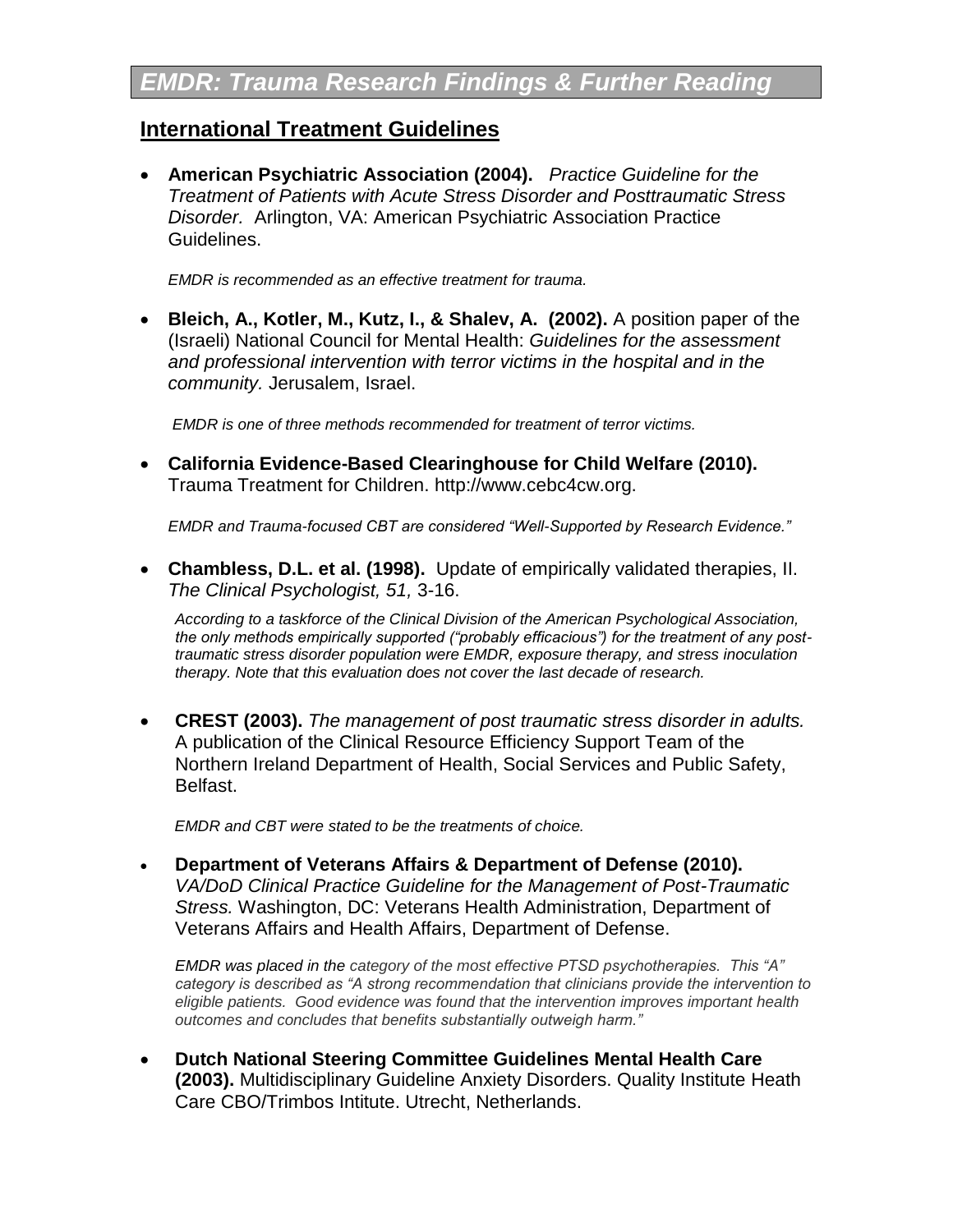*EMDR and CBT both designated as treatments of choice for PTSD*

 **Foa, E.B., Keane, T.M., Friedman, M.J., & Cohen, J.A. (2009)**. *Effective treatments for PTSD: Practice Guidelines of the International Society for Traumatic Stress Studies* New York: Guilford Press.

*EMDR was listed as an effective and empirically supported treatment for PTSD, and was given an AHCPR "A" rating for adult PTSD. This guideline specifically rejected the findings of the previous Institute of Medicine report, which stated that more research was needed to judge EMDR effective for adult PTSD. With regard to the application of EMDR to children, an AHCPR rating of Level B was assigned. Since the time of this publication, three additional randomized studies on EMDR have been completed (see below).*

 **INSERM (2004).** *Psychotherapy: An evaluation of three approaches.* French National Institute of Health and Medical Research, Paris, France.

*EMDR and CBT were stated to be the treatments of choice for trauma victims.*

 **National Collaborating Centre for Mental Health (2005).** *Post traumatic stress disorder (PTSD): The management of adults and children in primary and secondary care.* London: National Institute for Clinical Excellence.

*Trauma-focused CBT and EMDR were stated to be empirically supported treatments for choice for adult PTSD.*

 **SAMHSA's National Registry of Evidence-based Programs and Practices (2011) <http://nrepp.samhsa.gov/ViewIntervention.aspx?id=199>**

*The Substance Abuse and Mental Health Services Administration (SAMHSA) is an agency of the U.S. Department of Health and Human Services (HHS). This national registry (NREPP) cites EMDR as evidence based practice for treatment of PTSD, anxiety, and depression symptoms. Their review of the evidence also indicated that EMDR leads to an improvement in mental health functioning.*

**Therapy Advisor (2004-11): [http://www.therapyadvisor.com](http://www.therapyadvisor.com/)**

*An NIMH sponsored website listing empirically supported methods for a variety of disorders. EMDR is one of three treatments listed for PTSD.*

 **United Kingdom Department of Health (2001).** Treatment choice in psychological therapies and counselling evidence based clinical practice guideline. London, England.

*Best evidence of efficacy was reported for EMDR, exposure, and stress inoculation* 

 **World Health Organization (2013).** *Problems and Disorders Specifically Related to Stress (SPE-Stress): Interventions Recommended by WHO*. WHO mhGAP Guidelines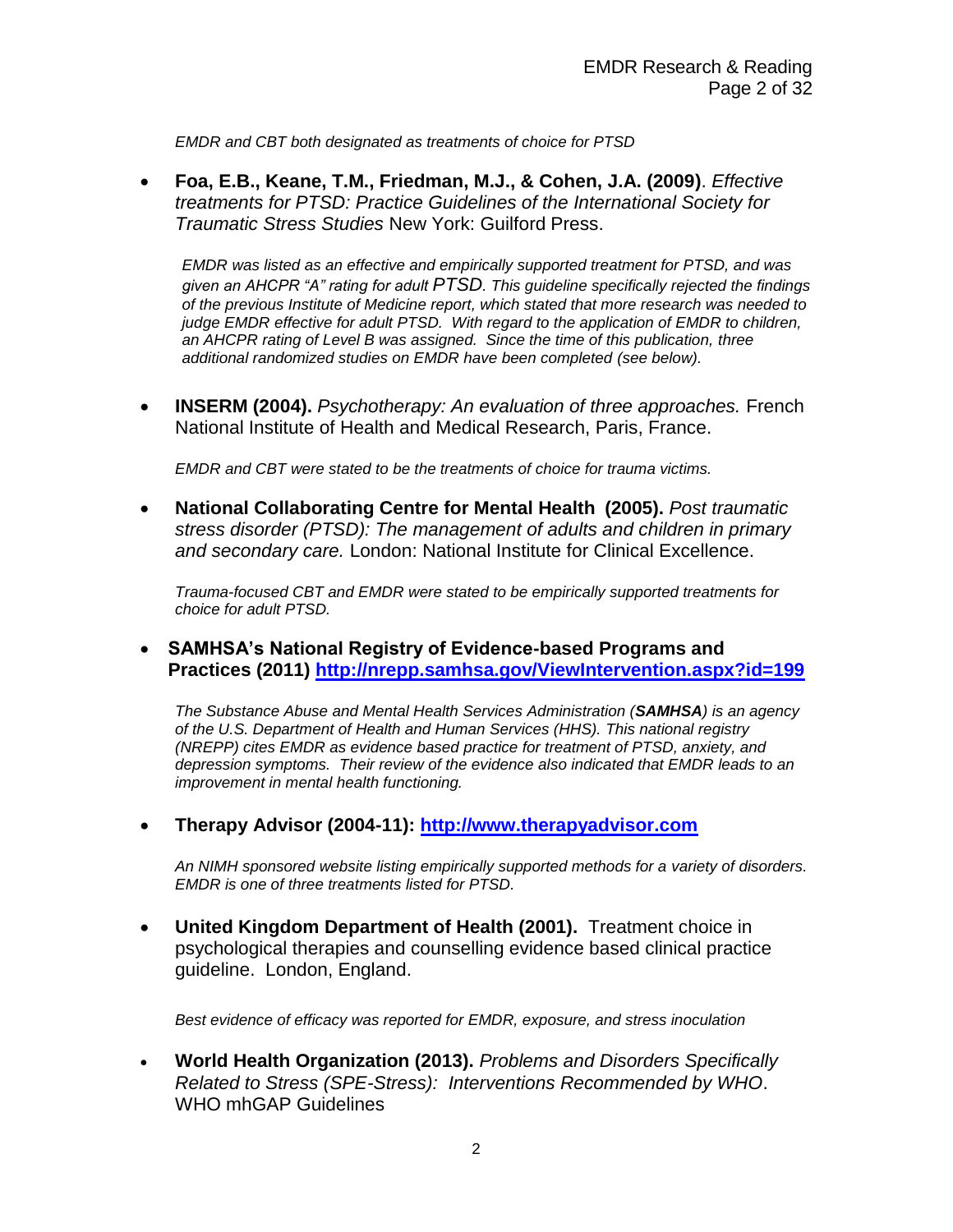*Trauma-focused CBT and EMDR therapy are recommended for children, adolescents and adults with PTSD. "Like CBT with a trauma focus, EMDR therapy aims to reduce subjective distress and strengthen adaptive cognitions related to the traumatic event. Unlike CBT with a trauma focus, EMDR therapy involves treatment that is conducted without detailed descriptions of the event, without direct challenging of beliefs, and without extended exposure."*

# **Meta-analyses**

*EMDR has been compared to numerous exposure therapy protocols, with and without CT techniques. It should be noted that exposure therapy uses one to two hours of daily homework and EMDR uses none. The most recent meta-analyses are listed here.*

 **Bisson, J., & Andrew, M. (2007).** Psychological treatment of post-traumatic stress disorder (PTSD). *Cochrane Database of Systematic Reviews* 2007, Issue 3. Art. No.: CD003388. DOI: 10.1002/14651858.CD003388.pub3.

*"Trauma focused cognitive behavioural therapy and eye movement desensitisation and reprocessing have the best evidence for efficacy at present and should be made available to PTSD sufferers."* (p.16)

 **Bradley, R., Greene, J., Russ, E., Dutra, L., & Westen, D. (2005).** A multidimensional meta-analysis of psychotherapy for PTSD. *American Journal of Psychiatry, 162,* 214-227.

*EMDR is equivalent to exposure and other cognitive behavioral treatments and all "are highly efficacious in reducing PTSD symptoms."*

 *Davidson, P.R., & Parker, K.C.H. (2001***)**. Eye movement desensitization and reprocessing (EMDR): A meta-analysis*. Journal of Consulting and Clinical Psychology, 69, 305-316.*

*EMDR is equivalent to exposure and other cognitive behavioral treatments.*

 **Lee, C.W. & Cuijpers, P. (2013).** A meta-analysis of the contribution of eye movements in processing emotional memories. *Journal of Behavior Therapy & Experimental Psychiatry, 44,* 231-239.

"The effect size for the additive effect of eye movements in EMDR treatment studies was moderate and significant (Cohen's  $d = 0.41$ ). For the second group of laboratory studies the effect size was large and significant  $(d = 0.74)$ ."

 **Maxfield, L., & Hyer, L.A. (2002).** The relationship between efficacy and methodology in studies investigating EMDR treatment of PTSD. *Journal of Clinical Psychology, 58, 23-41.*

*A comprehensive meta-analysis reported the more rigorous the study, the larger the effect.*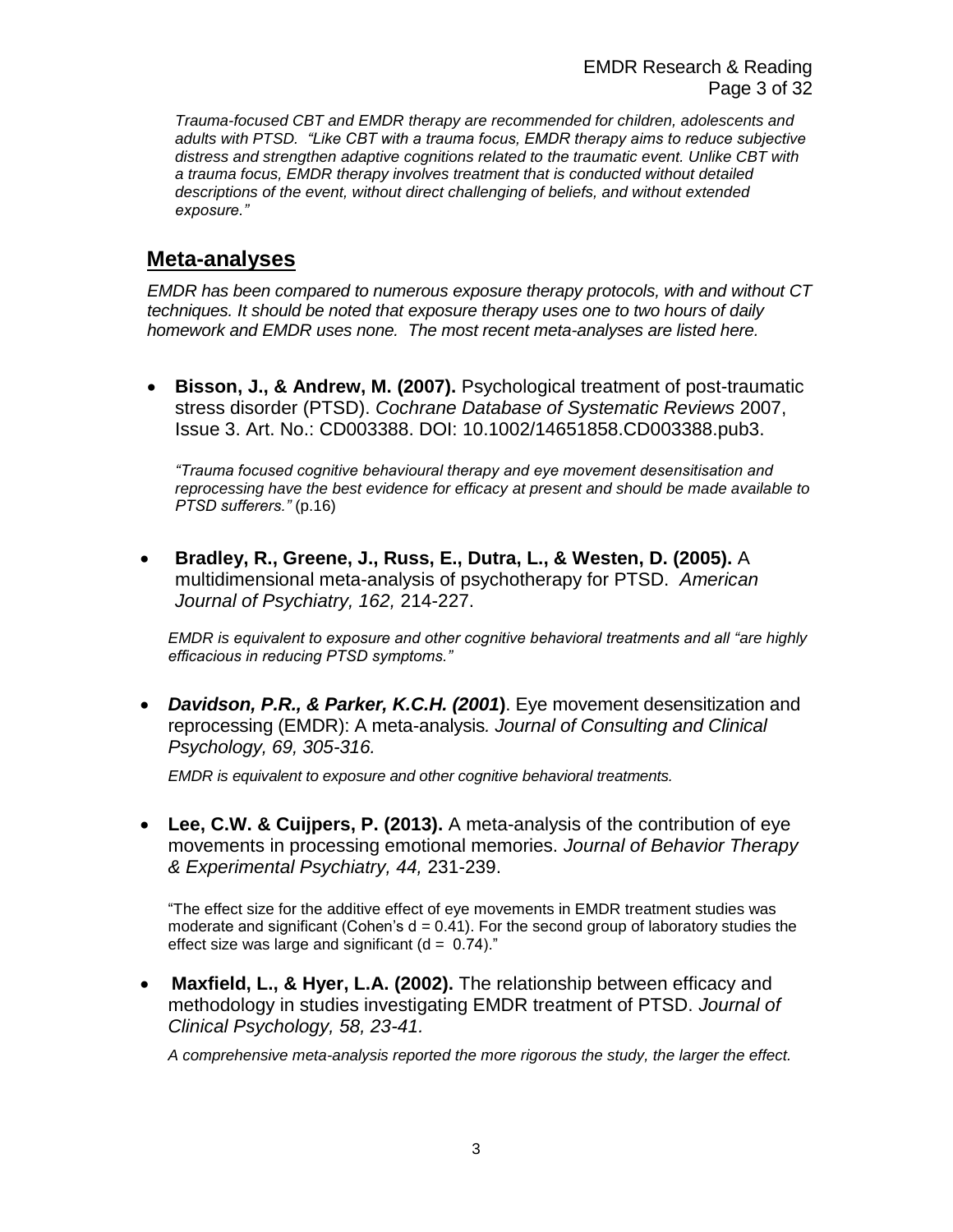**Rodenburg, R., Benjamin, A., de Roos, C, Meijer, A.M., & Stams, G.J. (2009).** Efficacy of EMDR in children: A meta – analysis. *Clinical Psychology Review, 29*, 599-606*.*

*"Results indicate efficacy of EMDR when effect sizes are based on comparisons between EMDR and non-established trauma treatment or no-treatment control groups, and incremental efficacy when effect sizes are based on comparisons between EMDR and established (CBT) trauma treatment."*

 **Seidler, G.H., & Wagner, F.E. (2006).** Comparing the efficacy of EMDR and trauma-focused cognitive-behavioral therapy in the treatment of PTSD: a meta-analytic study. *Psychological Medicine, 36,* 1515-1522.

*"Results suggest that in the treatment of PTSD, both therapy methods tend to be equally efficacious."* 

#### **Randomized Clinical Trials**

 **Abbasnejad, M., Mahani, K. N., & Zamyad, A. (2007).** Efficacy of "eye movement desensitization and reprocessing" in reducing anxiety and unpleasant feelings due to earthquake experience. *Psychological Research, 9*, 104-117.

*"EMDR is effective in reducing earthquake anxiety and negative emotions (e.g. PTSD, grief, fear, intrusive thoughts, depression, etc) resulting from earthquake experience. Furthermore, results show that, improvement due to EMDR was maintained at a one month follow up."*

 **Ahmad A, Larsson B, & Sundelin-Wahlsten V. (2007).** EMDR treatment for children with PTSD: Results of a randomized controlled trial. *Nord J Psychiatry, 61,* 349-54.

*Thirty-three 6-16-year-old children with a DSM-IV diagnosis of PTSD were randomly assigned to eight weekly EMDR sessions or the WLC group. EMDR was found to be an effective treatment in children with PTSD from various sources and who were suffering from a variety of co-morbid conditions.*

 **Arabia, E., Manca, M.L. & Solomon, R.M. (2011).** EMDR for survivors of life-threatening cardiac events: Results of a pilot study. *Journal of EMDR Practice and Research, 5,* 2-13.

*"Forty-two patients undergoing cardiac rehabilitation . . . were randomized to a 4-week treatment of EMDR or imaginal exposure (IE). . . . EMDR was effective in reducing PTSD, depressive, and anxiety symptoms and performed significantly better than IE for all variables. . .* Because the standardized IE procedures used were those employed in-session during [prolonged exposure] the results are also instructive regarding the relative efficacy of both treatments without the addition of homework.*"*

 **Carlson, J., Chemtob, C.M., Rusnak, K., Hedlund, N.L, & Muraoka, M.Y. (1998).** Eye movement desensitization and reprocessing (EMDR): Treatment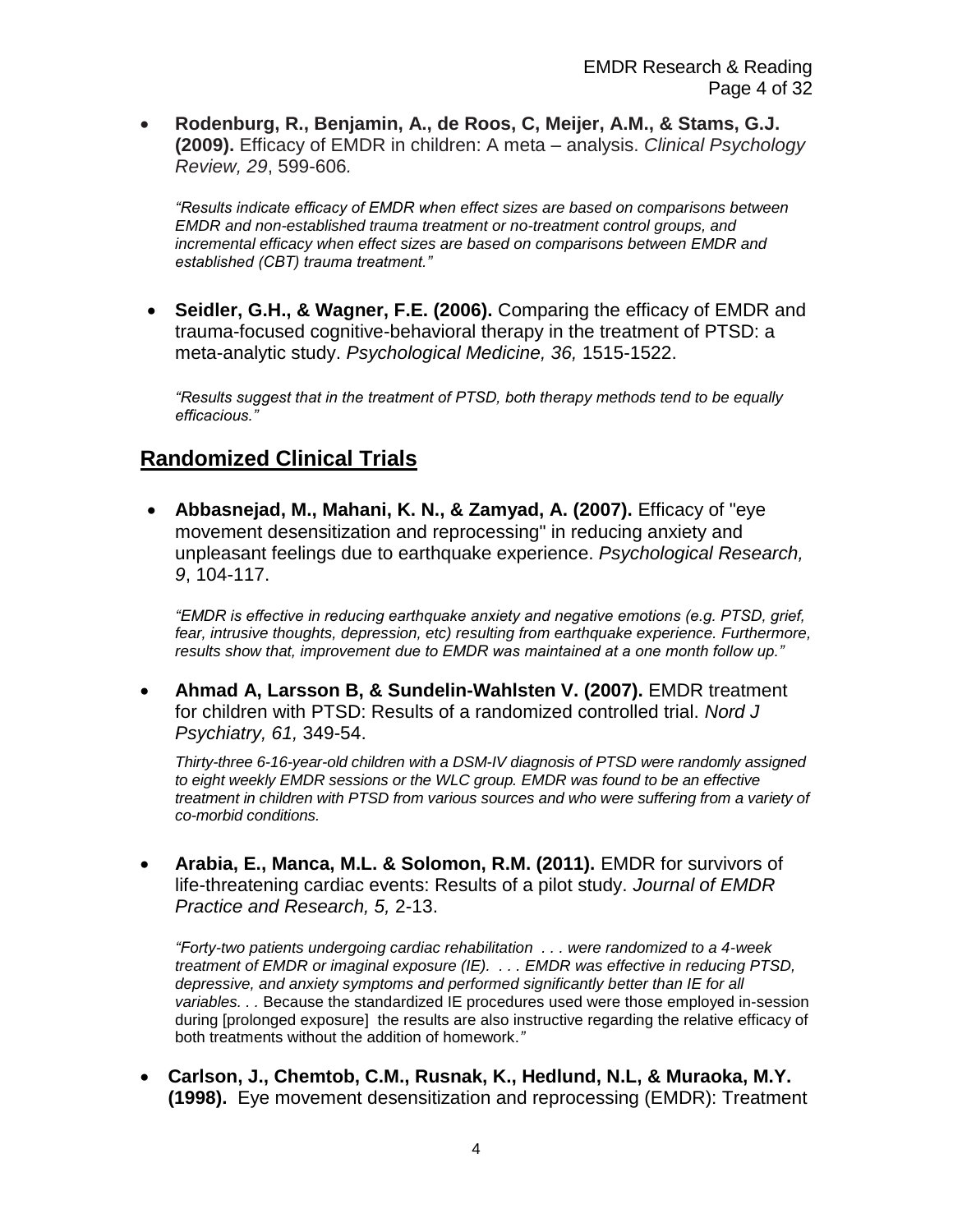for combat-related post-traumatic stress disorder. *Journal of Traumatic Stress, 11,* 3-24.

*Twelve sessions of EMDR eliminated post-traumatic stress disorder in 77.7% of the multiply traumatized combat veterans studied. There was 100% retention in the EMDR condition. Effects were maintained at follow-up. This is the only randomized study to provide a full course of treatment with combat veterans. Other studies (e.g., Boudewyns/Devilly/Jensen/Pitman et al./Macklin et al.) evaluated treatment of only one or two memories, which, according to the International Society for Traumatic Stress Studies Practice Guidelines (2000), is inappropriate for multiple-trauma survivors. The VA/DoD Practice Guideline (2004) also indicates these studies (often with only two sessions) offered insufficient treatment doses for veterans.*

 **Chemtob, C.M., Nakashima, J., & Carlson, J.G. (2002).** Brief-treatment for elementary school children with disaster-related PTSD: A field study*. Journal of Clinical Psychology, 58,* 99-112.

*EMDR was found to be an effective treatment for children with disaster-related PTSD who had not responded to another intervention.* 

 **Cvetek, R. (2008).** EMDR treatment of distressful experiences that fail to meet the criteria for PTSD. *Journal of EMDR Practice and Research, 2,* 2- 14.

*EMDR treatment of disturbing life events (small "t" trauma) was compared to active*  listening, and wait list. EMDR produced significantly lower scores on the Impact of Event *Scale (mean reduced from "moderate" to "subclinical") and a significantly smaller increase on the STAI after memory recall.*

 **de Roos, C. Greenwald, R., den Hollander-Gijsman, M, Noorthoorn, E., van Buuren, S. & de Jongh, A. (2011).** A randomised comparison of cognitive behavioural therapy (CBT) and eye movement desensitisation and reprocessing (EMDR) in disaster exposed children. *European Journal of Psychotraumatology, 2:* 5694 - DOI: 10.3402/ejpt.v2i0.5694

*"Children (n=52, aged 4-18) were randomly allocated to either CBT (n=26) or EMDR (n=26) in a disaster mental health after-care setting after an explosion of a fireworks factory. . . Both treatment approaches produced significant reductions on all measures and results were maintained at follow-up. Treatment gains of EMDR were reached in fewer sessions."* 

 **Edmond, T., Rubin, A., & Wambach, K. (1999).** The effectiveness of EMDR with adult female survivors of childhood sexual abuse. *Social Work Research*, *23*, 103-116.

*EMDR treatment resulted in lower scores (fewer clinical symptoms) on all four of the outcome measures at the three-month follow-up, compared to those in the routine treatment condition. The EMDR group also improved on all standardized measures at 18 months follow up.*  **Edmond, T., & Rubin, A. (2004).** Assessing the long-term effects of EMDR: Results from an 18-month follow up study with adult female survivors of CSA. *Journal of Childhood Sexual Abuse, 13*, 69–86.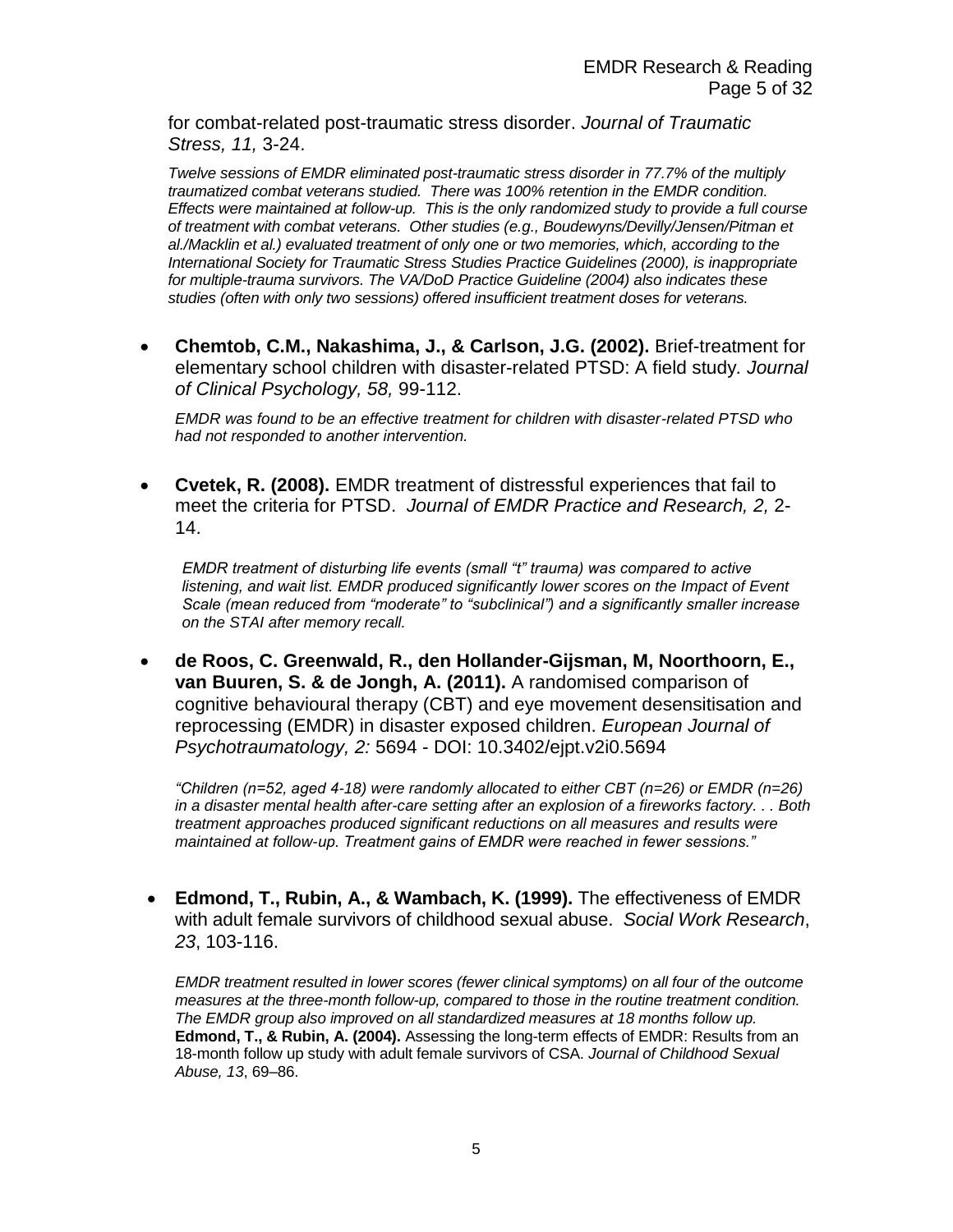**Edmond, T., Sloan, L., & McCarty, D. (2004)**. Sexual abuse survivors' perceptions of the effectiveness of EMDR and eclectic therapy: A mixedmethods study. *Research on Social Work Practice, 14*, 259-272.

 *Combination of qualitative and quantitative analyses of treatment outcomes with important implications for future rigorous research. Survivors' narratives indicate that EMDR produces greater trauma resolution, while within eclectic therapy, survivors more highly value their relationship with their therapist, through whom they learn effective coping strategies.* 

 **Hogberg, G. et al., (2007).** On treatment with eye movement desensitization and reprocessing of chronic post-traumatic stress disorder in public transportation workers: A randomized controlled study. *Nordic Journal of Psychiatry, 61,* 54-61.

*Employees who had experienced "person-under-train accident or had been assaulted at work were recruited." Six sessions of EMDR resulted in remission of PTSD in 67% compared to 11% in the wait list control. Significant effects were documented in Global Assessment of Function (GAF) and Hamilton Depression (HAM-D) score. Follow-up:* **Högberg, G. et al. (2008).** Treatment of post-traumatic stress disorder with eye movement desensitization and reprocessing: Outcome is stable in 35-month follow-up*. Psychiatry Research. 159,* 101-108.

 **Ironson, G.I., Freund, B., Strauss, J.L., & Williams, J. (2002).** Comparison of two treatments for traumatic stress: A community-based study of EMDR and prolonged exposure. *Journal of Clinical Psychology, 58,*  113-128*.*

*Both EMDR and prolonged exposure produced a significant reduction in PTSD and depression symptoms. This is the only research comparing EMDR and exposure therapy that added in vivo homework to the EMDR condition. The study found that 70% of EMDR participants achieved a good outcome in three active treatment sessions, compared to 17% of persons in the prolonged exposure condition. EMDR also had fewer dropouts (0 v 30%).* 

 **Jaberghaderi, N., Greenwald, R., Rubin, A., Dolatabadim S., & Zand, S.O. (2004).** A comparison of CBT and EMDR for sexually abused Iranian girls. *Clinical Psychology and Psychotherapy, 11,* 358-368.

*Both EMDR and CBT produced significant reduction in PTSD and behavior problems. EMDR was significantly more efficient, using approximately half the number of sessions to achieve results.*

 **Jarero, I., Artigas, L., & Luber, M. (2011).** The EMDR protocol for recent critical incidents: Application in a disaster mental health continuum of care context. *Journal of EMDR Practice and Research, 5,* 82-94.

*Participants were treated two weeks following a 7.2 earthquake in Mexico. "One session of EMDR-PRECI produced significant improvement on symptoms of posttraumatic stress for both the immediate-treatment and waitlist/delayed treatment groups, with results maintained at 12-week follow-up, even though frightening aftershocks continued to occur frequently."*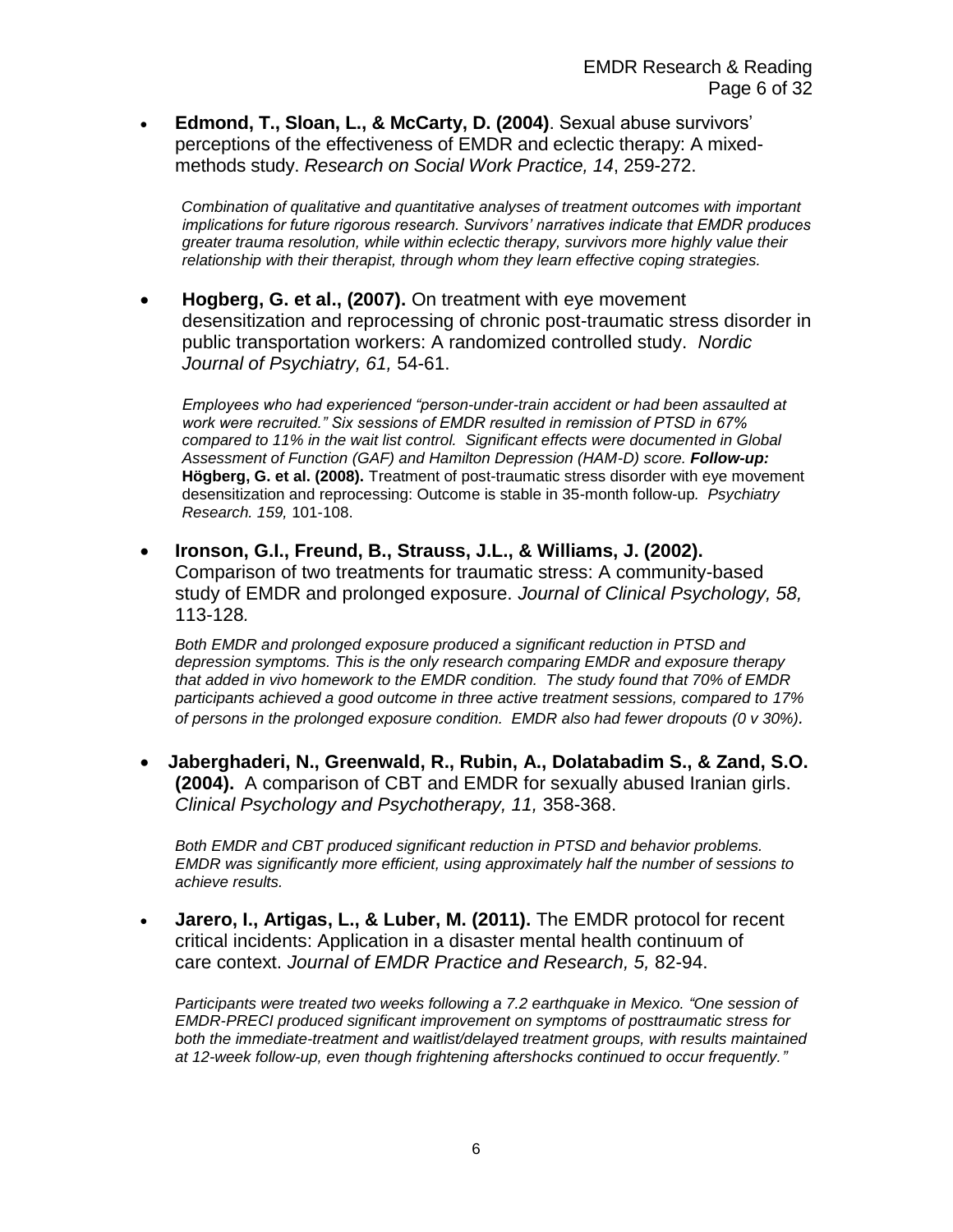**Kemp M., Drummond P., & McDermott B. (2010).** A wait-list controlled pilot study of eye movement desensitization and reprocessing (EMDR) for children with post-traumatic stress disorder (PTSD) symptoms from motor vehicle accidents. *Clinical Child Psychology and Psychiatry, 15,* 5-25.

*"An effect for EMDR was identified on primary outcome and process measures including the Child Post-Traumatic Stress – Reaction Index, clinician rated diagnostic criteria for PTSD, Subjective Units of Disturbance and Validity of Cognition scales. All participants initially met two or more PTSD criteria. After EMDR treatment, this decreased to 25% in the EMDR group but remained at 100% in the wait-list group."*

 **Lee, C., Gavriel, H., Drummond, P., Richards, J. & Greenwald, R. (2002).** Treatment of post-traumatic stress disorder: A comparison of stress inoculation training with prolonged exposure and eye movement desensitization and reprocessing. *Journal of Clinical Psychology, 58,* 1071- 1089*.*

*Both EMDR and stress inoculation therapy plus prolonged exposure (SITPE) produced significant improvement, with EMDR achieving greater improvement on PTSD intrusive symptoms. Participants in the EMDR condition showed greater gains at three-month followup. EMDR condition used three hours of homework compared to 28 hours for SITPE.* 

 **Marcus, S., Marquis, P. & Sakai, C. (1997).** Controlled study of treatment of PTSD using EMDR in an HMO setting. *Psychotherapy, 34,* 307-315.

*Funded by Kaiser Permanente. Results show that 100% of single-trauma and 77% of multipletrauma survivors were no longer diagnosed with post-traumatic stress disorder after six 50 minute sessions*.

 **Marcus, S., Marquis, P. & Sakai, C. (2004).** Three- and 6-month follow-up of EMDR treatment of PTSD in an HMO setting. *International Journal of Stress Management, 11,* 195-208.

*Funded by Kaiser Permanente, follow-up evaluation indicates that a relatively small number of EMDR sessions result in substantial benefits that are maintained over time.*

 **Nijdam, M.J. Gersons, B.P.R, Reitsma, J.B., de Jongh, A. & Olff, M. (2012).** Brief eclectic psychotherapy v. eye movement desensitisation and reprocessing therapy in the treatment of post-traumatic stress disorder: Randomised controlled trial. *British Journal of Psychiatry, 200,* 224-231.

A comparison of "the efficacy and response pattern of a trauma-focused CBT modality, brief eclectic psychotherapy for PTSD, with EMDR . . . Although both treatments are effective, EMDR results in a faster recovery compared with the more gradual improvement with brief eclectic psychotherapy."

 **Power, K.G., McGoldrick, T., Brown, K., et al. (2002).** A controlled comparison of eye movement desensitization and reprocessing versus exposure plus cognitive restructuring, versus waiting list in the treatment of post-traumatic stress disorder. *Journal of Clinical Psychology and Psychotherapy, 9,* 299-318*.*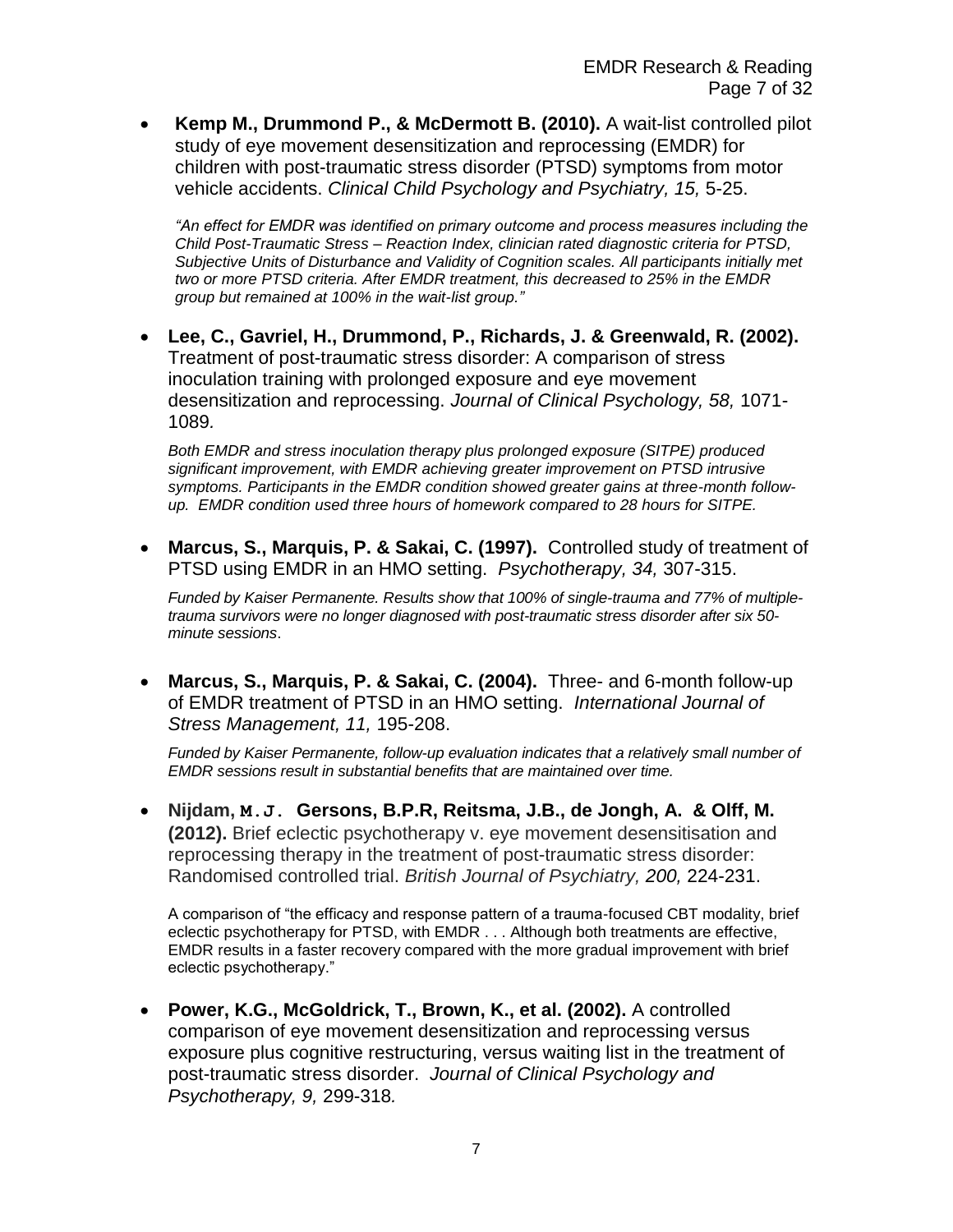*Both EMDR and exposure therapy plus cognitive restructuring (with daily homework) produced significant improvement. EMDR was more beneficial for depression, and social functioning, and required fewer treatment sessions. Subsequent reevaluation of the data indicated that* "For pre- to post-treatment IES mean change score, EMDR patients also appeared to have had better treatment outcome than E+CR patients" and EMDR therapy was a predictor of positive outcome: **Karatzias, A., Power, K. McGoldrick, T., Brown, K., Buchanan, R., Sharp, D. & Swanson, V. (2006).** Predicting treatment outcome on three measures for post-traumatic stress disorder. Eur Arch Psychiatry Clin Neuroscience, 20, 1-7.

 **Rothbaum, B. O. (1997).** A controlled study of eye movement desensitization and reprocessing in the treatment of post-traumatic stress disordered sexual assault victims. *Bulletin of the Menninger Clinic, 61,* 317- 334.

*Three 90-minute sessions of EMDR eliminated post-traumatic stress disorder in 90% of rape victims.*

 **Rothbaum, B.O., Astin, M.C., & Marsteller, F. (2005).** Prolonged exposure versus eye movement desensitization (EMDR) for PTSD rape victims. *Journal of Traumatic Stress, 18,* 607-616.

*In this NIMH funded study both treatments were effective: "An interesting potential clinical implication is that EMDR seemed to do equally well in the main despite less exposure and no homework. It will be important for future research to explore these issues." (p. 614)*

 **Scheck, M., Schaeffer, J.A., & Gillette, C. (1998).** Brief psychological intervention with traumatized young women: The efficacy of eye movement desensitization and reprocessing. *Journal of Traumatic Stress, 11,* 25-44.

*Two sessions of EMDR reduced psychological distress in traumatized adolescents/ young women and brought scores within one standard deviation of the norm.* 

 **Shapiro, F. (1989).** Efficacy of the eye movement desensitization procedure in the treatment of traumatic memories. *Journal of Traumatic Stress, 2*, 199–223.

*Seminal study appeared the same year as first controlled studies of CBT treatments. Three-month follow-up indicated substantial effects on distress and behavioral reports. Marred by lack of standardized measures and the originator serving as sole therapist.* 

 **Soberman, G. B., Greenwald, R., & Rule, D. L. (2002).** A controlled study of eye movement desensitization and reprocessing (EMDR) for boys with conduct problems. *Journal of Aggression, Maltreatment, and Trauma, 6,* 217- 236.

*The addition of three sessions of EMDR resulted in large and significant reductions of memory-related distress, and problem behaviors at 2-month follow-up.*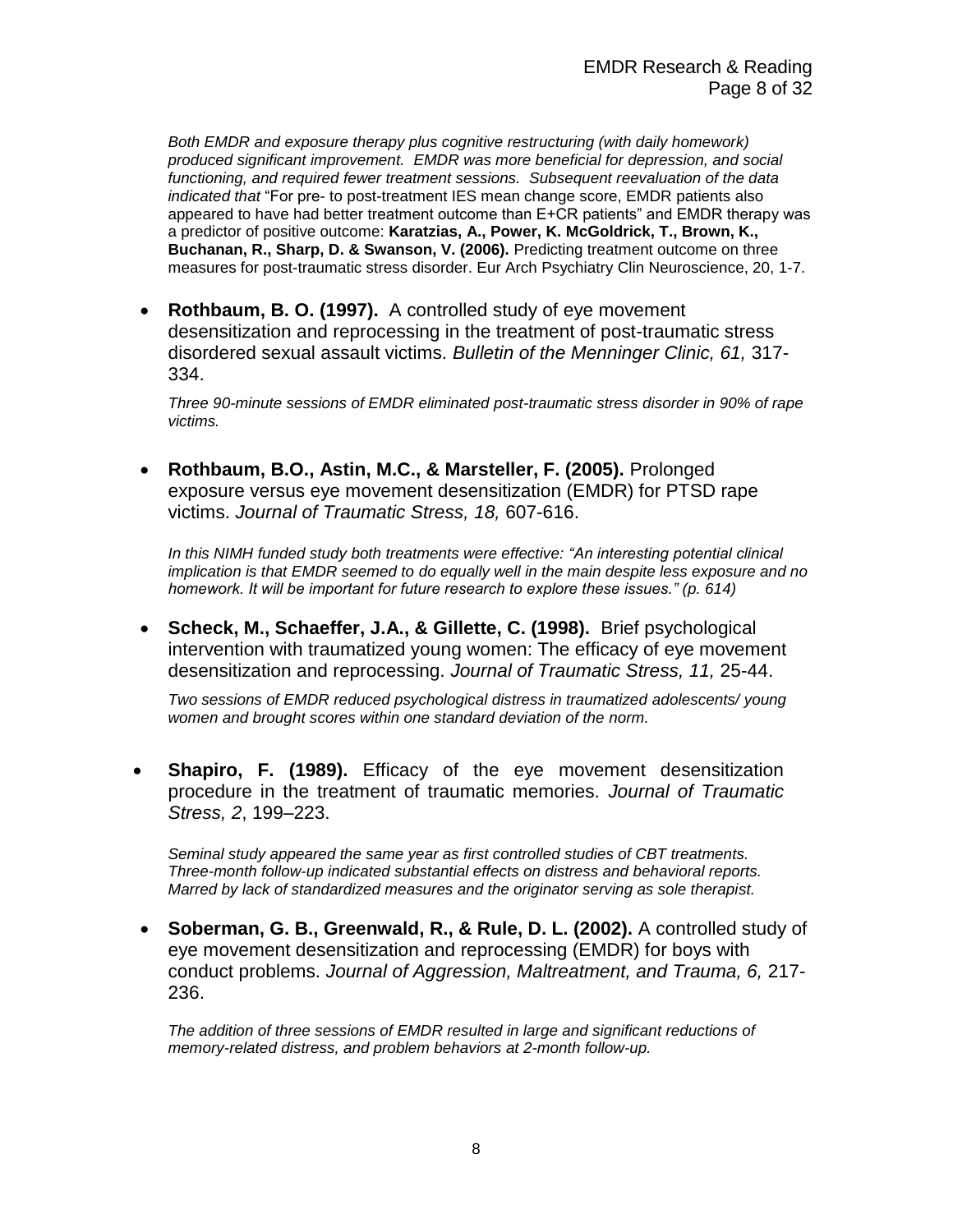**Taylor, S. et al. (2003).** Comparative efficacy, speed, and adverse effects of three PTSD treatments: Exposure therapy, EMDR, and relaxation training. *Journal of Consulting and Clinical Psychology, 71, 330-338.*

*The only randomized study to show exposure statistically superior to EMDR on some measures. This study used therapist assisted "in vivo" exposure, where the therapist takes the person to previously avoided areas, in addition to imaginal exposure and one hour of daily homework (@ 50 hours). The EMDR group used only standard sessions and no homework.* 

 **Van der Kolk, B., Spinazzola, J. Blaustein, M., Hopper, J. Hopper, E., Korn, D., & Simpson, W. (2007).** A randomized clinical trial of EMDR, fluoxetine and pill placebo in the treatment of PTSD: Treatment effects and long-term maintenance. *Journal of Clinical Psychiatry, 68,* 37-46.

*EMDR was superior to both control conditions in the amelioration of both PTSD symptoms and depression. Upon termination of therapy, the EMDR group continued to improve while Fluoxetine participants again became symptomatic.*

 **Vaughan, K., Armstrong, M.F., Gold, R., O'Connor, N., Jenneke, W., & Tarrier, N. (1994)**. A trial of eye movement desensitization compared to image habituation training and applied muscle relaxation in post-traumatic stress disorder. *Journal of Behavior Therapy & Experimental Psychiatry, 25,*  283-291.

*All treatments led to significant decreases in PTSD symptoms for subjects in the treatment groups as compared to those on a waiting list, with a greater (albeit non-significant) reduction in the EMDR group, particularly with respect to intrusive symptoms. In the 2-3 weeks of the study, 40-60 additional minutes of daily homework were part of the treatment in the other two conditions.* 

 **Wanders, F., Serra, M., & de Jongh, A. (2008).** EMDR Versus CBT for children with self-esteem and behavioral problems: A randomized controlled trial. *Journal of EMDR Practice and Research, 2,* 180-189.

*Twenty-six children (average age 10.4 years) with behavioral problems were randomly assigned to receive either 4 sessions of EMDR or CBT. Both were found to have significant positive effects on behavioral and self-esteem problems, with the EMDR group showing significantly larger changes in target behaviors.*

 **Wilson, S., Becker, L.A., & Tinker, R.H. (1995).** Eye movement desensitization and reprocessing (EMDR): Treatment for psychologically traumatized individuals. *Journal of Consulting and Clinical Psychology, 63,* 928-937.

*Three sessions of EMDR produced clinically significant change in traumatized civilians on multiple measures.*

 **Wilson, S., Becker, L.A., & Tinker, R.H. (1997).** Fifteen-month follow-up of eye movement desensitization and reprocessing (EMDR) treatment of post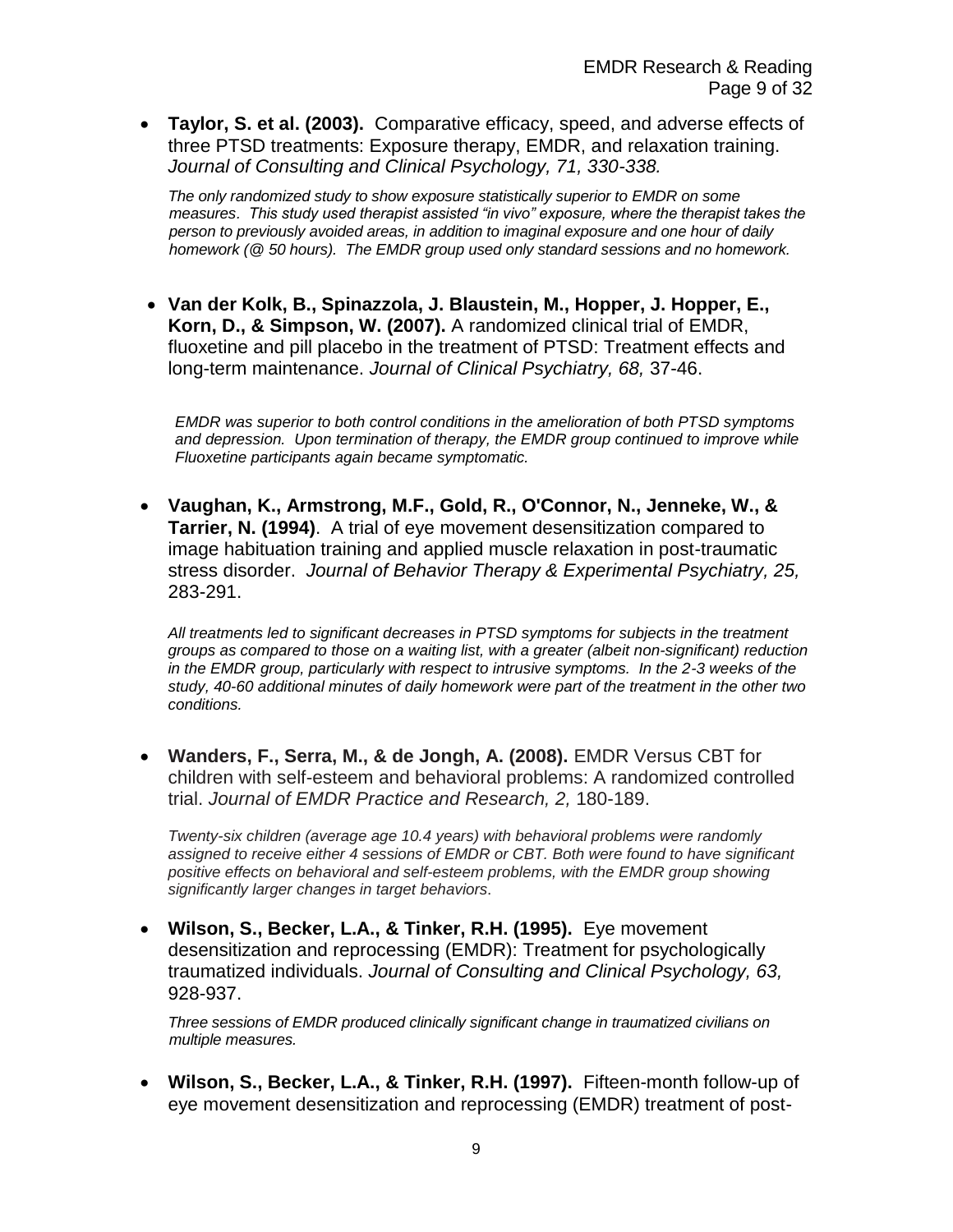traumatic stress disorder and psychological trauma. *Journal of Consulting and Clinical Psychology*, 65, 1047-1056.

*Follow-up at 15 months showed maintenance of positive treatment effects with 84% remission of PTSD diagnosis.*

#### **Non-Randomized Studies**

 **Aduriz, M.E., Bluthgen, C. & Knopfler, C. (2009).** Helping child flood victims using group EMDR intervention in Argentina: Treatment outcome and gender differences. *International Journal of Stress Management. 16,* 138-153*.*

*A comprehensive group intervention with 124 children, who experienced disaster related trauma during a massive flood utilizing a one-session group protocol. Significant differences were obtained and maintained at 3-month follow up.*

 **Devilly, G.J., & Spence, S.H. (1999).** The relative efficacy and treatment distress of EMDR and a cognitive behavioral trauma treatment protocol in the amelioration of post-traumatic stress disorder. *Journal of Anxiety Disorders*, *13*, 131-157.

*This study found CBT superior to EMDR. The research is marred by higher expectations in the CBT condition: Treatment was delivered in both conditions by the developer of the CBT protocol.*

 **Fernandez, I. (2007).** EMDR as treatment of post-traumatic reactions: A field study on child victims of an earthquake. *Educational and Child Psychology. Special Issue: Therapy*, *24*, 65-72.

This field study explores the effectiveness of EMDR and the level of post-traumatic reactions in a post-emergency context on 22 children victims of an earthquake. The results show that EMDR contributed to the reduction or remission of PTSD symptoms and facilitated the processing of the traumatic experience

 **Fernandez, I., Gallinari, E., & Lorenzetti, A. (2004).** A school- based EMDR intervention for children who witnessed the Pirelli building airplane crash in Milan, Italy. *Journal of Brief Therapy, 2*, 129-136.

 *A group intervention of EMDR was provided to 236 schoolchildren exhibiting PTSD symptoms 30 days post-incident. At four-month follow up, teachers reported that all but two children evinced a return to normal functioning after treatment.*

 **Grainger, R.D., Levin, C., Allen-Byrd, L., Doctor, R.M. & Lee, H. (1997).**  An empirical evaluation of eye movement desensitization and reprocessing (EMDR) with survivors of a natural catastrophe. *Journal of Traumatic Stress, 10,* 665-671.

*A study of Hurricane Andrew survivors found significant differences on the Impact of Event Scale and subjective distress in a comparison of EMDR and non-treatment condition.*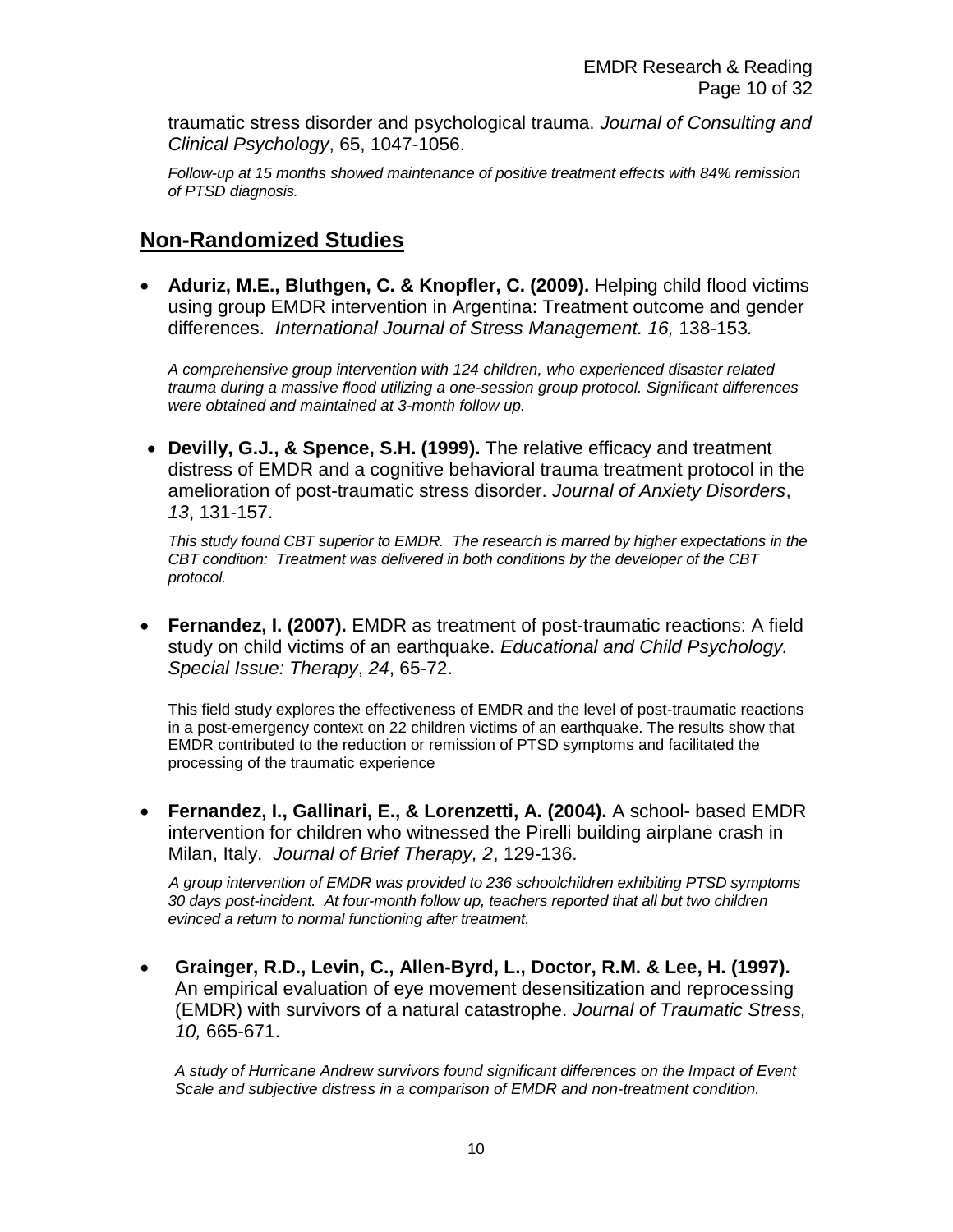**Hensel, T. (2009).** EMDR with children and adolescents after single-incident trauma an intervention study. *Journal of EMDR Practice and Research, 3*, 2- 9.

*36 children and adolescents ranging in age from 1 year 9 months to 18 years 1 month were assessed at intake, post-waitlist/pretreatment, and at follow up. EMDR treatment resulted in significant improvement, demonstrating that children younger than 4 years of age showed the same benefit as the school-age children.*

 **Jarero, I., & Artigas, L. (2010).** The EMDR integrative group treatment protocol: Application with adults during ongoing geopolitical crisis. *Journal of EMDR Practice and Research*, *4*, 148-155.

*"In this study, the EMDR-IGTP was applied during three consecutive days to a group of 20 adults during ongoing geopolitical crisis in a Central American country in 2009. . . Changes on the IES were maintained at 14 weeks follow-up even though participants were still exposed to ongoing crisis."*

 **Jarero, I., Artigas, L., & Hartung, J. (2006).** *EMDR integrative group treatment protocol: A post-disaster trauma intervention for children and adults. Traumatology, 12,* 121-129.

*A study of 200 children treated with a group protocol after a flood in Mexico indicates that one session of treatment reduced trauma symptoms from the severe range to low (subclinical) levels of distress. Data from successful treatment at other disaster sites are also reported.*

 **Jarero, I., Artigas, L., Lopez-Lena, M. (2008).** The EMDR integrative group treatment protocol: Application with child victims of mass disaster. *Journal of EMDR Practice and Research, 2,* 97-105.

*"In this study the EMDR-IGTP was used with 16 bereaved children after a human provoked disaster in the Mexican State of Coahuila in 2006. Results showed a significant decrease in scores on the Child's Reaction to Traumatic Events Scale that was maintained at 3-month follow-up."*

 **Jarero, I. & Uribe, S. (2011).** The EMDR protocol for recent critical incidents: Brief report of an application in a human massacre situation. *Journal of EMDR Practice and Research, 5,* 156-165.

*"Each individual client session lasted between 90 and 120 minutes. Results showed that one session of EMDR-PRECI produced significant improvement on self-report measures of posttraumatic stress and PTSD symptoms for both the immediate treatment and waitlist/delayed treatment groups."* There were no dropouts during treatment

 **Jarero, I. & Uribe, S. (2012).** The EMDR protocol for recent critical incidents: Follow-up report of an application in a human massacre situation. *Journal of EMDR Practice and Research, 6,* 50-61.

"*Follow-up scores showed that the original treatment results were maintained, with a further*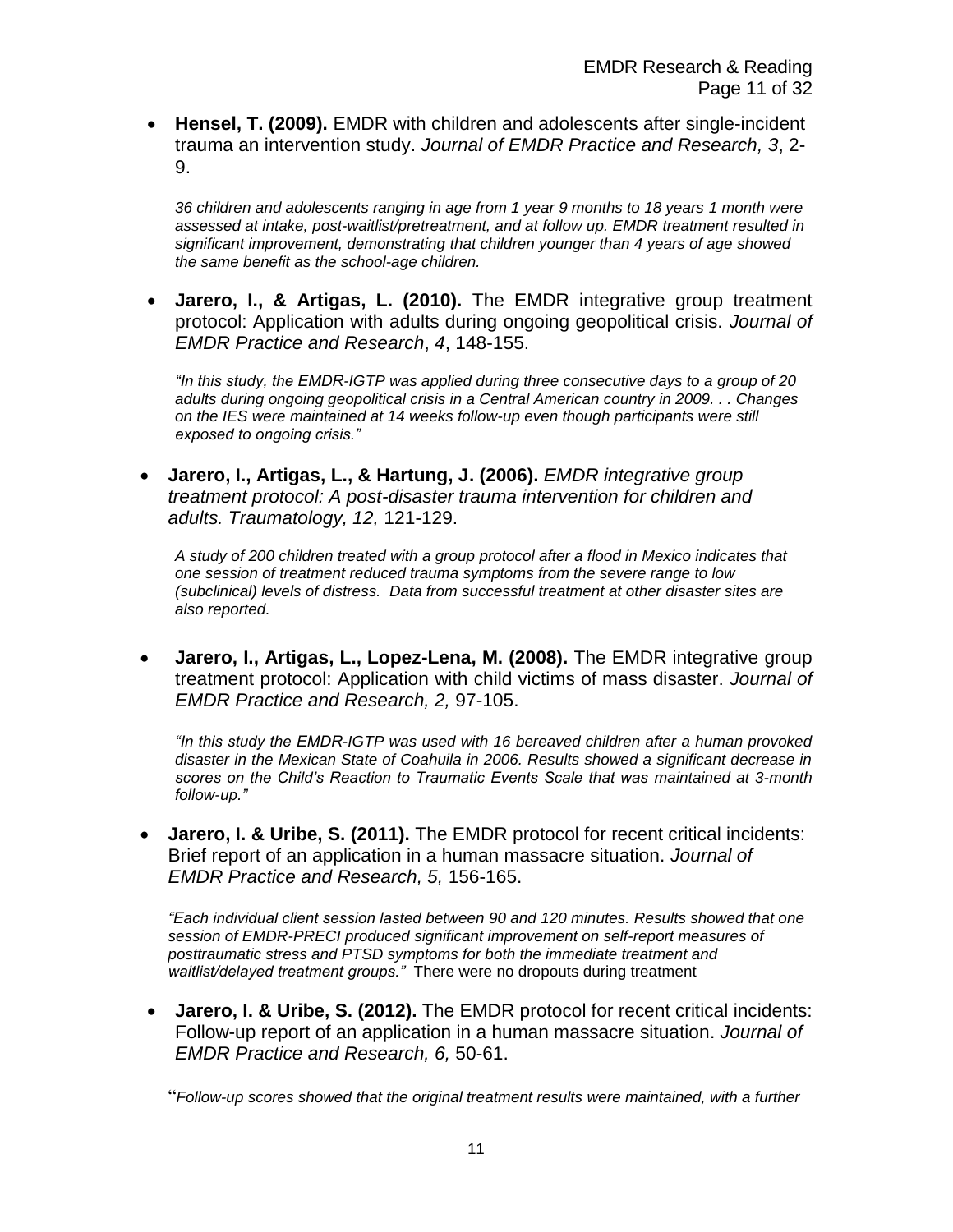*significant reduction of self-reported symptoms of posttraumatic stress and PTSD between posttreatment and follow-up. . . .* [S]cores of all participants were far below PTSD cutoff levels."

 **Konuk, E., Knipe, J., Eke, I., Yuksek, H., Yurtsever, A., & Ostep, S. (2006).** The effects of EMDR therapy on post-traumatic stress disorder in survivors of the 1999 Marmara, Turkey, earthquake. *International Journal of Stress Management, 13,* 291-308*.*

*Data reported on a representative sample of 1500 earthquake victims indicated that five sessions of EMDR successfully eliminated PTSD in 92.7% of those treated, with a reduction of symptoms in the remaining participants. Gains were maintained at 6-month follow-up.*

 **Puffer, M.; Greenwald, R. & Elrod,** *D. (1997).* A single session EMDR study with twenty traumatized children and adolescents. *Traumatology-e, 3(2), Article 6*.

*In this delayed treatment comparison, over half of the participants moved from clinical to normal levels on the Impact of Events Scale, and all but 3 showed at least partial symptom relief on several measures at 1-3 m following a single EMDR session.*

 **Ribchester, T., Yule, W., & Duncan, A. (2010).** EMDR for childhood PTSD after road traffic accidents: Attentional, memory, and attributional processes. *Journal of EMDR Practice and Research*, *4*, 138-147.

*"EMDR was used with 11 children who developed posttraumatic stress disorder (PTSD) after road traffic accidents. All improved such that none met criteria for PTSD on standardized assessments after an average of only 2.4 sessions. . . Treatment was associated with a significant trauma-specific reduction in attentional bias on the modified Stroop task, with results apparent both immediately after therapy and at follow-up."*

 **Russell, M.C., Silver, S.M., Rogers, S., & Darnell, J. (2007).** Responding to an identified need: A joint Department of Defense-Department of Veterans Affairs training program in eye movement desensitization and reprocessing (EMDR) for clinicians providing trauma services**.** *International Journal of Stress Management, 14,* 61-71.

*72 active-duty military personnel, 48 diagnosed with combat PTSD, were treated with EMDR therapy by nine different therapists in actual clinic settings.* Results indicated that "the disturbance associated with the targeted traumatic memories had been largely eliminated and a new more positive perspective had developed. These changes were corroborated with the IES-R and BDI scores falling from the severe range to the mild or subclinical range." *Average treatment time:* 8.50 sessions if wounded and 3.82 sessions if nonwounded*.*

 **Silver, S.M., Brooks, A., & Obenchain, J. (1995).** Eye movement desensitization and reprocessing treatment of Vietnam war veterans with PTSD: Comparative effects with biofeedback and relaxation training. *Journal of Traumatic Stress, 8*, 337-342.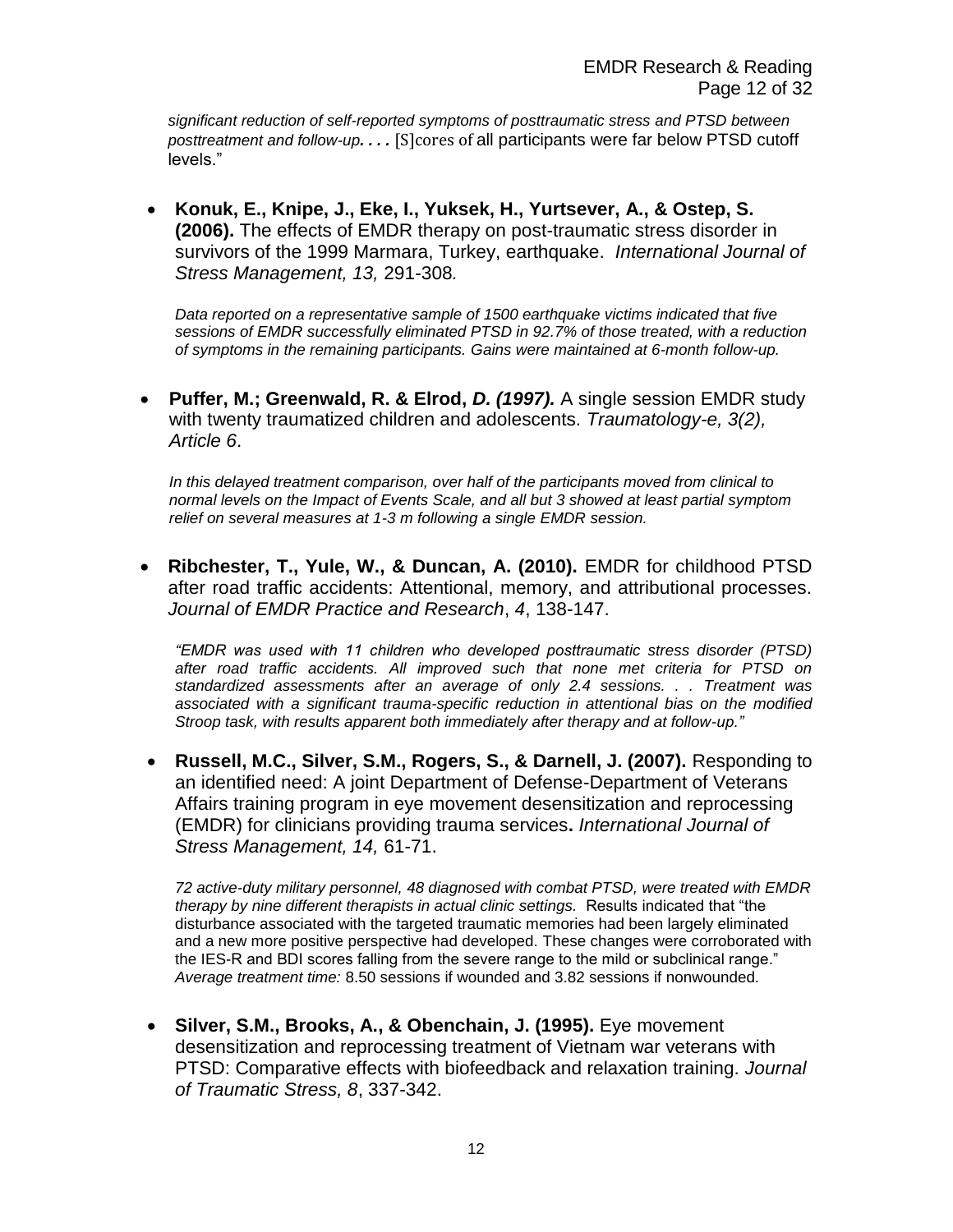*One of only two EMDR research studies that evaluated a clinically relevant course of EMDR treatment with combat veterans (e.g., more than one or two memories; see Carlson et al., above). The analysis of an inpatient veterans' PTSD program (n=100) found EMDR to be superior to biofeedback and relaxation training.*

 **Silver, S.M., Rogers, S., Knipe, J., & Colelli, G. (2005).** EMDR therapy following the 9/11 terrorist attacks: A community-based intervention project in New York City. *International Journal of Stress Management,* 12, 29-42.

*Clients made highly significant positive gains on a range of outcome variables, including validated psychometrics and self-report scales. Analyses of the data indicate that EMDR is a useful treatment intervention both in the immediate aftermath of disaster as well as later.*

 **Solomon, R.M. & Kaufman, T.E. (2002).** A peer support workshop for the treatment of traumatic stress of railroad personnel: Contributions of eye movement desensitization and reprocessing (EMDR). *Journal of Brief Therapy, 2,* 27-33.

*60 railroad employees who had experienced fatal grade crossing accidents were evaluated*  for workshop outcomes, and for the additive effects of EMDR treatment. Although the *workshop was successful, in this setting, the addition of a short session of EMDR (5-40 minutes) led to significantly lower, sub clinical, scores which further decreased at follow up.*

 **Sprang, G. (2001).** The use of eye movement desensitization and reprocessing (EMDR) in the treatment of traumatic stress and complicated mourning: Psychological and behavioral outcomes. *Research on Social Work Practice*, *11*, 300-320.

*In a multi-site study, EMDR significantly reduced symptoms more often than the CBT treatment on behavioral measures, and on four of five psychosocial measures. EMDR was more efficient, inducing change at an earlier stage and requiring fewer sessions. Positive recall of the deceased was significantly greater post treatment in the EMDR condition.*

 **Wadaa, N. N., Zaharim, N. M., & Alqashan, H. F. (2010).** The use of EMDR in treatment of traumatized Iraqi children. *Digest of Middle East Studies*, *19*, 26-36.

*"Our findings are consistent with the conclusion . . . that EMDR is effective for civilian PTSD, and it applies its treatment in a user-friendly manner . . . The results of the study demonstrated the effectiveness of EMDR in the treatment of PTSD in the experimental group compared to the control group."*

 **Zaghrout-Hodali, M., Alissa, F. & Dodgson, P.W. (2008).** Building resilience and dismantling fear: EMDR group protocol with children in an area of ongoing trauma. *Journal of EMDR Practice and Research, 2,* 106- 113.

*Results indicate that the EMDR approach can be effective in a group setting, and in an acute situation, both in reducing symptoms of posttraumatic and peritraumatic stress and in "inoculation" or building resilience in a setting of ongoing conflict and trauma.*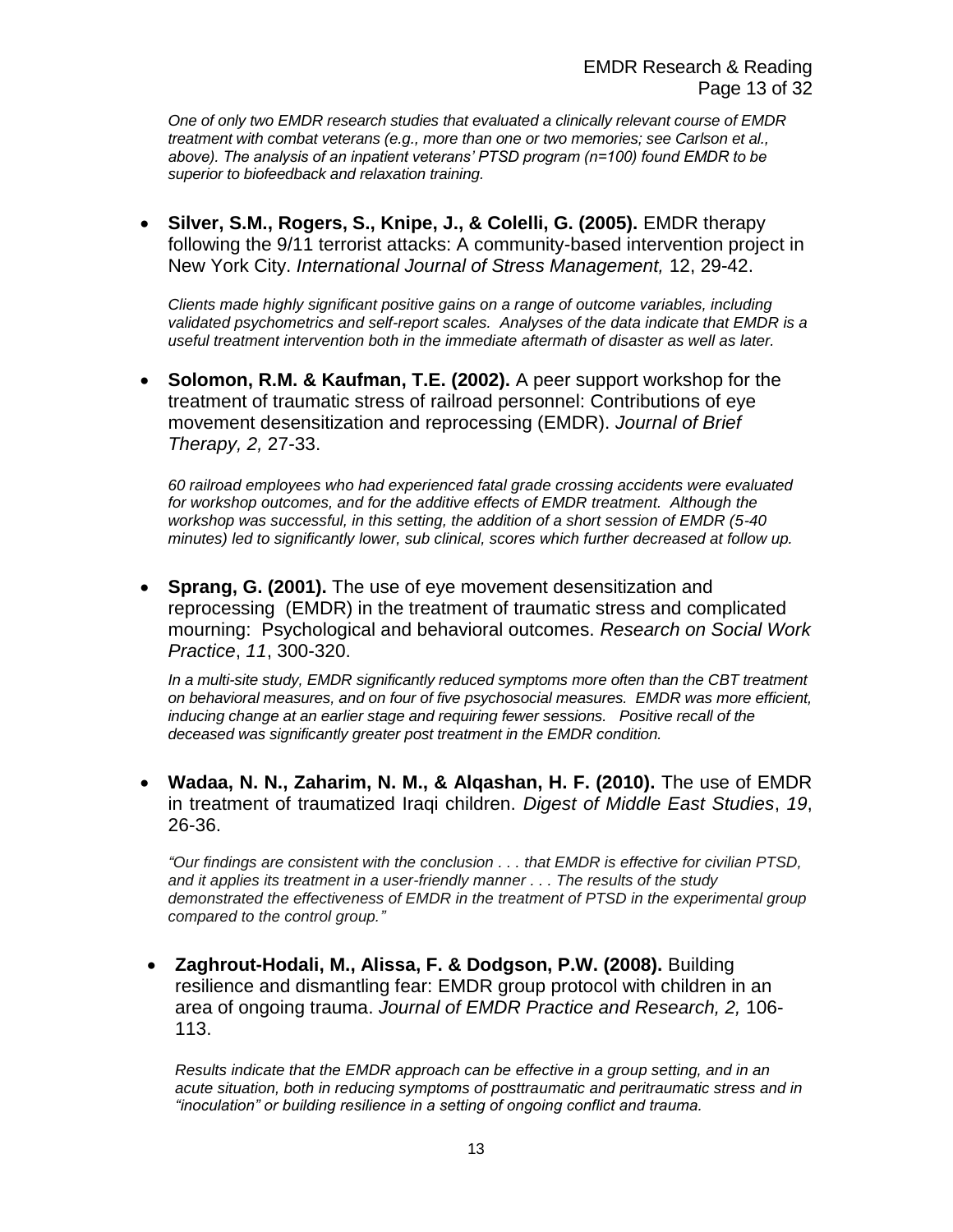#### *Adaptive Information Processing and EMDR Procedures*

*The Adaptive Information Processing model (Shapiro, 2001, 2002, 2007) is used to explain EMDR's clinical effects and guide clinical practice. This model is not linked to any specific neurobiological mechanism since the field of neurobiology is as yet unable to determine this in any form of psychotherapy (nor of most medications). This section includes literature to provide an overview of the model and procedures, as well as selected research and case reports that demonstrate the predictive value of the model in the treatment of life experiences that appear to underlie a variety of clinical complaints.*

 **Afifi, T.O., Mota, N.P., Dasiewicz, P., MacMillan, H.L. & Sareen, J. (2012).** Physical punishment and mental disorders: Results from a nationally representative US sample. *Pediatrics, 130* DOI: 10.1542/peds.2011-2947

*"Harsh physical punishment [i.e., pushing, grabbing, shoving, slapping, hitting] in the absence of child maltreatment is associated with mood disorders, anxiety disorders, substance abuse/dependence, and personality disorders in a general population sample."*

 **Arseneault, L., Cannon, M, Fisher, H.L. Polanczyk, G. Moffitt, T.E. & Caspi, A. (2011).** Childhood trauma and children's emerging psychotic symptoms: A genetically sensitive longitudinal cohort study. *Am J Psychiatry, 168,* 65–72.

*"Trauma characterized by intention to harm is associated with children's reports of psychotic symptoms. Clinicians working with children who report early symptoms of psychosis should inquire about traumatic events such as maltreatment and bullying."*

 **Bae, H., Kim, D. & Park, Y.C. (2008).** Eye movement desensitization and reprocessing for adolescent depression. *Psychiatry Investigation, 5,* 60-65.

*Processing of etiological disturbing memories, triggers and templates resulted in complete remission of Major Depressive Disorder in two teenagers. Treatment duration was 3-7 sessions and effects were maintained at follow-up.*

 **Brown, K. W., McGoldrick, T., & Buchanan, R. (1997).** Body dysmorphic disorder: Seven cases treated with eye movement desensitization and reprocessing. *Behavioural and Cognitive Psychotherapy, 25,* 203–207.

*Seven consecutive cases were treated with up to three sessions of EMDR. Complete remission of BDD symptoms were reported in five cases with effects maintained at oneyear follow-up.*

 **Brown, S. & Shapiro, F. (2006).** EMDR in the treatment of borderline personality disorder. *Clinical Case Studies, 5,* 403-420*.* 

*20 EMDR sessions that focused on reprocessing the memories seemingly at the foundation of the pathology, along with triggers and future templates resulted in a complete remission of BPD, including symptoms of affect dysregulation, as measured on the Inventory of Altered Self Capacities.*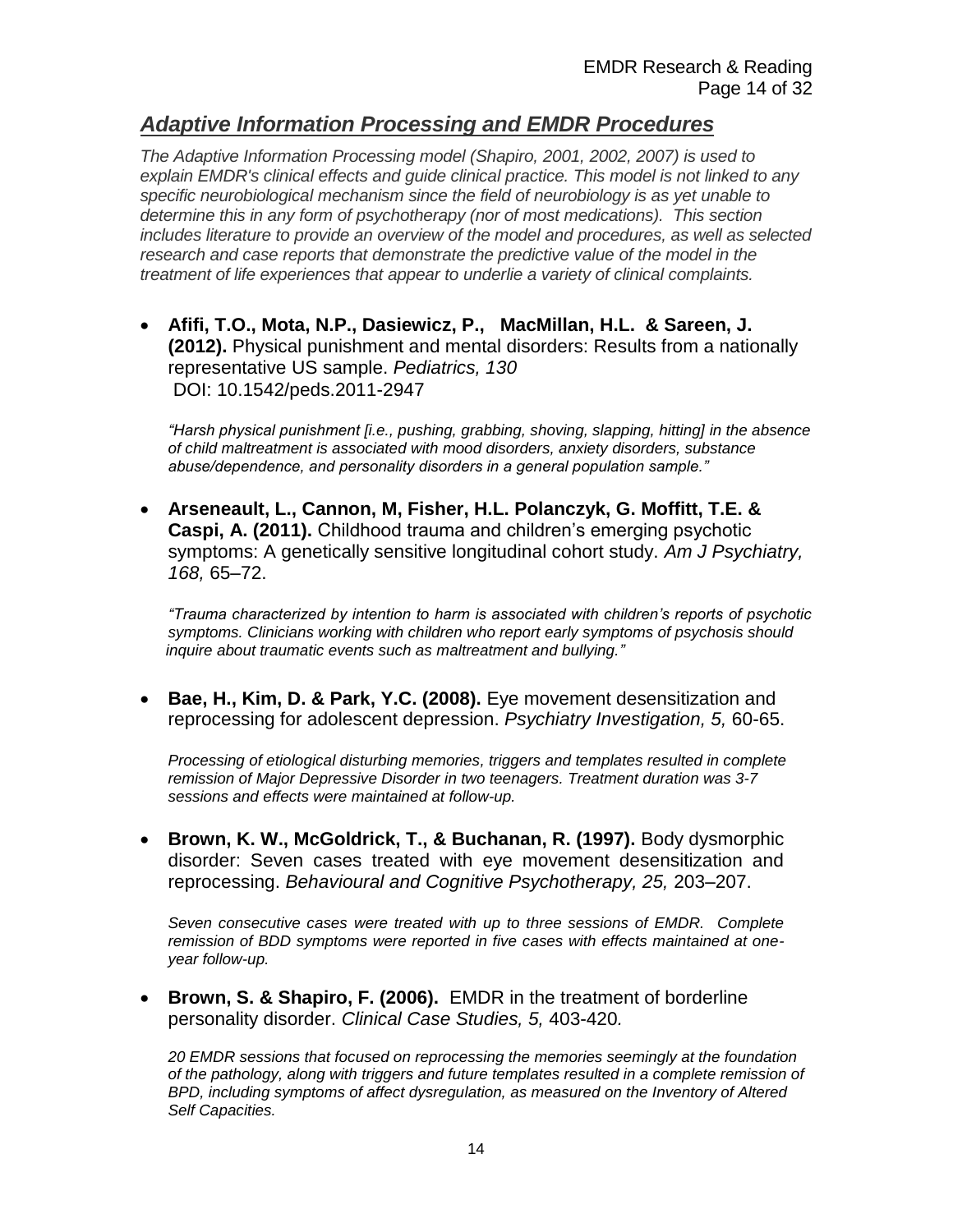**de Roos, C., Veenstra, A.C, et al. (2010).** Treatment of chronic phantom limb pain (PLP) using a trauma-focused psychological approach. *Pain Research and Management, 15,* 65-71*.*

*10 consecutive cases of phantom limb pain were treated with EMDR resulting in the reduction or elimination of pain in all but two cases. Results were maintained at 2.8-year follow-up.*

 **Felitti, V. J., et al. (1998).** Relationship of childhood abuse and household dysfunction to many of the leading causes of death in adults: The adverse childhood experiences (ACE) study. *American Journal of Preventive Medicine, 14*, 245–258.

*"We found a strong dose response relationship between the breadth of exposure to abuse or household dysfunction during childhood and multiple risk factors for several of the leading causes of death in adults."*

 **Fernandez, I., & Faretta, E. (2007).** EMDR in the treatment of panic disorder with agoraphobia. *Clinical Case Studies, 6,* 44-63.

*As predicted by AIP, the processing of etiological events, triggers and memory templates was sufficient to alleviate the diagnosis without the use of therapist-assisted in vivo exposure.*

 **Gauvreau, P. & Bouchard, S. (2008)** Preliminary evidence for the efficacy of EMDR in treating generalized anxiety disorder. *Journal of EMDR Practice and Research, 2, 26-* 40.

*Four subjects were evaluated using a single case design with multiple baselines Results indicate that subsequent to targeting the experiential contributors, at posttreatment and at 2 months follow-up, all four participants no longer presented with GAD diagnosis.*

 *Heins et al. (2011). Childhood trauma and psychosis: A case-control and case-sibling comparison across different levels of genetic liability, psychopathology, and type of trauma. Am J Psychiatry, 168, 1286-1294.*

"Discordance in psychotic illness across related individuals can be traced to differential exposure to trauma. The association between trauma and psychosis is apparent across different levels of illness and vulnerability to psychotic disorder, suggesting true association rather than reporting bias, reverse causality, or passive gene-environment correlation."

 **Madrid, A., Skolek, S., & Shapiro, F. (2006)** Repairing failures in bonding through EMDR. *Clinical Case Studies. 5,* 271-286.

*EMDR processing of experiential contributors to bonding disruption, in addition to current triggers, and a memory template of an alternative/problem free pregnancy and birth resulted in the repair of maternal bonding, analogous to the positive findings with the repair of disrupted attachment.*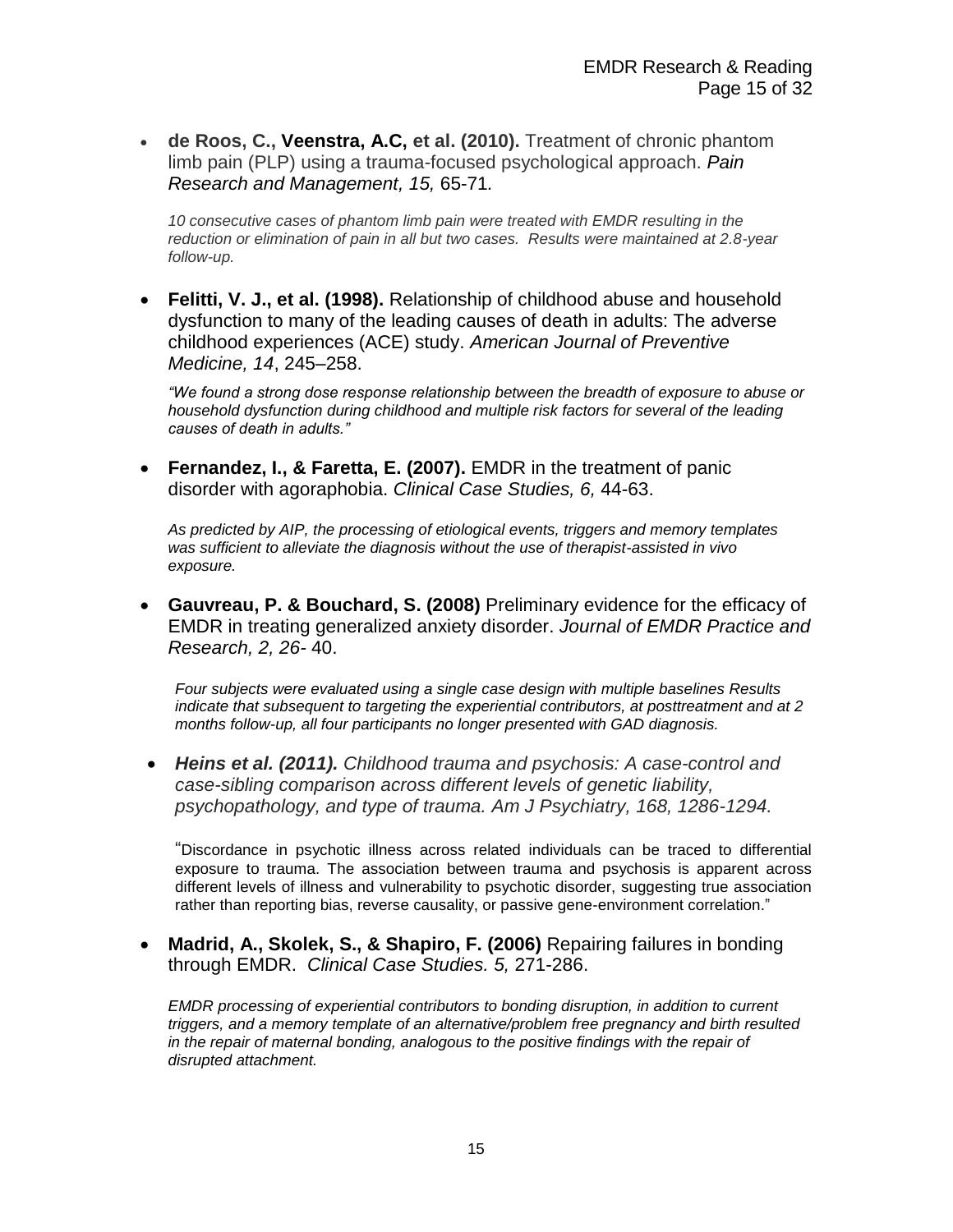**McGoldrick, T., Begum, M. & Brown, K.W. (2008).** EMDR and olfactory reference syndrome: A case series. *Journal of EMDR Practice and Research 2,* 63-68.

*EMDR treatment of four consecutive cases of ORS whose pathological symptoms had endured for 8–48 years resulted in a complete resolution of symptoms in all four cases, which was maintained at follow-up.*

 **Mol, S. S. L., Arntz, A., Metsemakers, J. F. M., Dinant, G., Vilters-Van Montfort, P. A. P., & Knottnerus, A. (2005).** Symptoms of post-traumatic stress disorder after non-traumatic events: Evidence from an open population study. *British Journal of Psychiatry, 186,* 494–499.

 *Supports a basic tenet of the Adaptive Information Processing model that "Life events can generate at least as many PTSD symptoms as traumatic events." In a survey of 832 people, "For events from the past 30 years the PTSD scores were higher after life events than after traumatic event."*

 **Obradovic´, J., Bush, N.R., Stamperdahl, J., Adler, N.E. & Boyce, W.T. (2010).** Biological sensitivity to context: The interactive effects of stress reactivity and family adversity on socioemotional behavior and school readiness. *Child Development, 1,* 270–289.

*"A substantive body of work has established that environmental adversity can have a deleterious effect on children's functioning" "Exposure to adverse, stressful events . . .has been linked to socioemotional behavior problems and cognitive deficits.*"

 **Perkins, B.R. & Rouanzoin, C.C. (2002).** A critical evaluation of current views regarding eye movement desensitization and reprocessing (EMDR): Clarifying points of confusion. *Journal of Clinical Psychology*, *58*, 77-97.

*Reviews common errors and misperceptions of the procedures, research, and theory.*

 **Raboni, M.R., Tufik, S., & Suchecki, D. (2006).** Treatment of PTSD by eye movement desensitization and reprocessing improves sleep quality, quality of life and perception of stress. *Annals of the New York Academy of Science, 1071,* 508-513.

*Specifically citing the hypothesis that EMDR induces processing effects similar to REM sleep (see also Stickgold, 2002, 2008), polysomnograms indicated a change in sleep patterns post treatment, and improvement on all measures including anxiety, depression, and quality of life after a mean of five sessions.* 

 **Ray, A. L. & Zbik, A. (2001).** Cognitive behavioral therapies and beyond. In C. D. Tollison, J. R. Satterhwaite, & J. W. Tollison (Eds.) *Practical Pain Management* (3rd ed.; pp. 189-208). Philadelphia: Lippincott.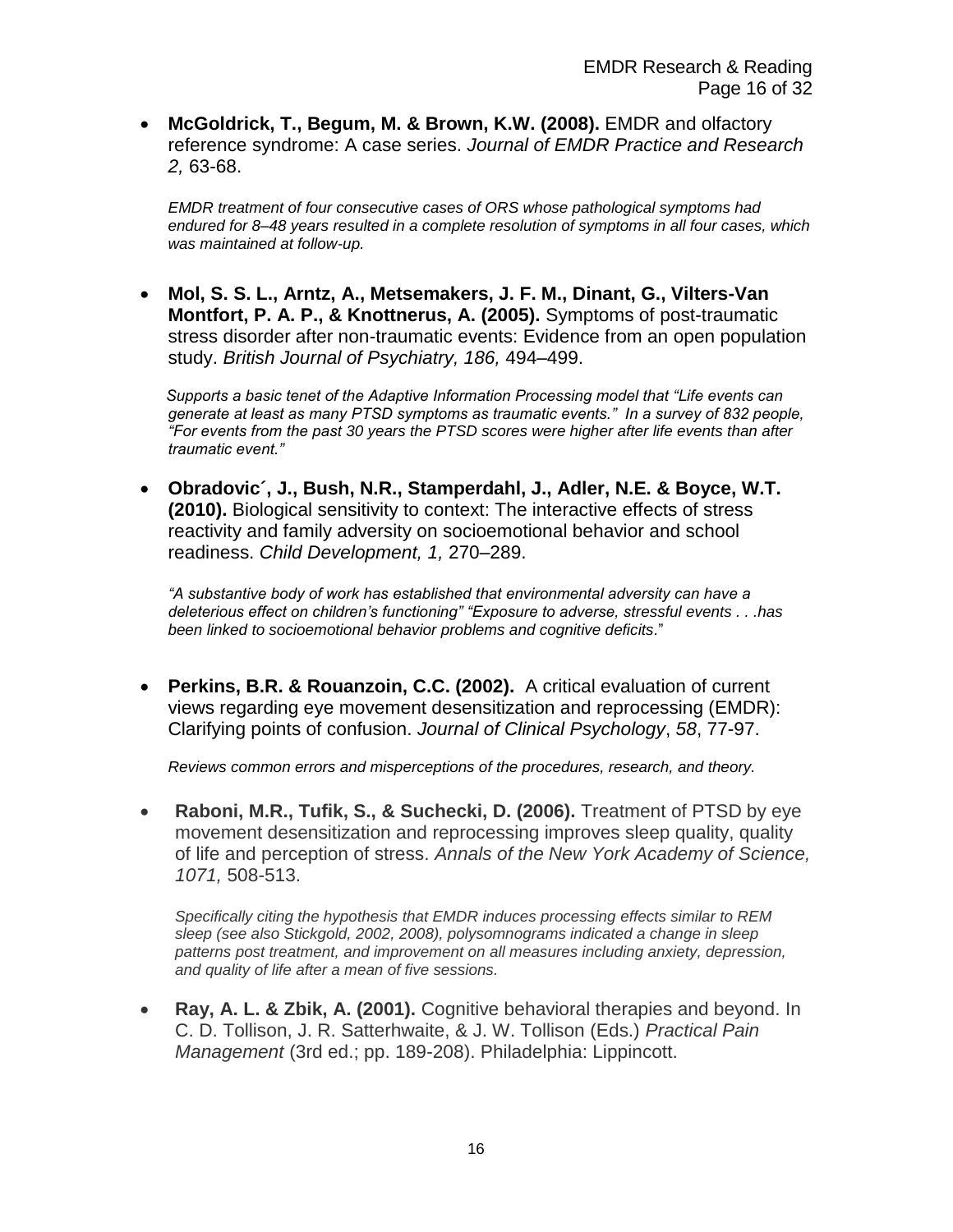*The authors note that the application of EMDR guided by the Adaptive Information Processing model appears to afford benefits to chronic pain patients not found in other treatments.*

 **Ricci, R. J., Clayton, C. A., & Shapiro, F. (2006).** Some effects of EMDR treatment with previously abused child molesters: Theoretical reviews and preliminary findings. *Journal of Forensic Psychiatry and Psychology, 17, 538-562.*

*As predicted by the Adaptive Information Processing model the EMDR treatment of the molesters' own childhood victimization resulted in a decrease in deviant arousal as measured by the* plethysmograph, a decrease in sexual thoughts, and increased victim empathy. Effects maintained at one year follow up.

 **Russell, M. (2008).** Treating traumatic amputation-related phantom limb pain: a case study utilizing eye movement desensitization and reprocessing (EMDR) within the armed services. *Clinical Case Studies, 7,* 136-153*.*

*"Since September 2006, over 725 service-members from the global war on terrorism have survived combat-related traumatic amputations that often result in phantom limb pain (PLP) syndrome. . . . Four sessions of Eye Movement Desensitization and Reprocessing (EMDR) led to elimination of PLP, and a significant reduction in PTSD, depression, and phantom limb tingling sensations."*

 **Schneider, J., Hofmann, A., Rost, C., & Shapiro, F. (2008).** EMDR in the treatment of chronic phantom limb pain*. Pain Medicine, 9,* 76-82*.*  doi: 10.1111/j.1526-4637.2007.00299.x

*As predicted by the Adaptive Information Processing model the EMDR treatment of the event involving the limb loss, and the stored memories of the pain sensations, resulted a decrease or elimination of the phantom limb pain which maintained at 1-year follow-up.*

 **Schneider, J., Hofmann, A., Rost, C., & Shapiro, F. (2007).** EMDR and phantom limb pain: Case study, theoretical implications, and treatment guidelines. *Journal of EMDR Science and Practice, 1,* 31-45.

*Detailed presentation of case treated by EMDR that resulted in complete elimination of PTSD, depression and phantom limb pain with effects maintained at 18-month follow-up.*

 **Shapiro, F. (2001).** *Eye movement desensitization and reprocessing: Basic principles, protocols and procedures* (2nd ed.). New York: Guilford Press.

*EMDR is an eight-phase psychotherapy with standardized procedures and protocols that are all believed to contribute to therapeutic effect. This text provides description and clinical transcripts and an elucidation of the guiding Adaptive Information Processing model.*

 **Shapiro, F. (2002).** (Ed.). *EMDR as an integrative psychotherapy approach: Experts of diverse orientations explore the paradigm prism.* Washington, DC: American Psychological Association Books.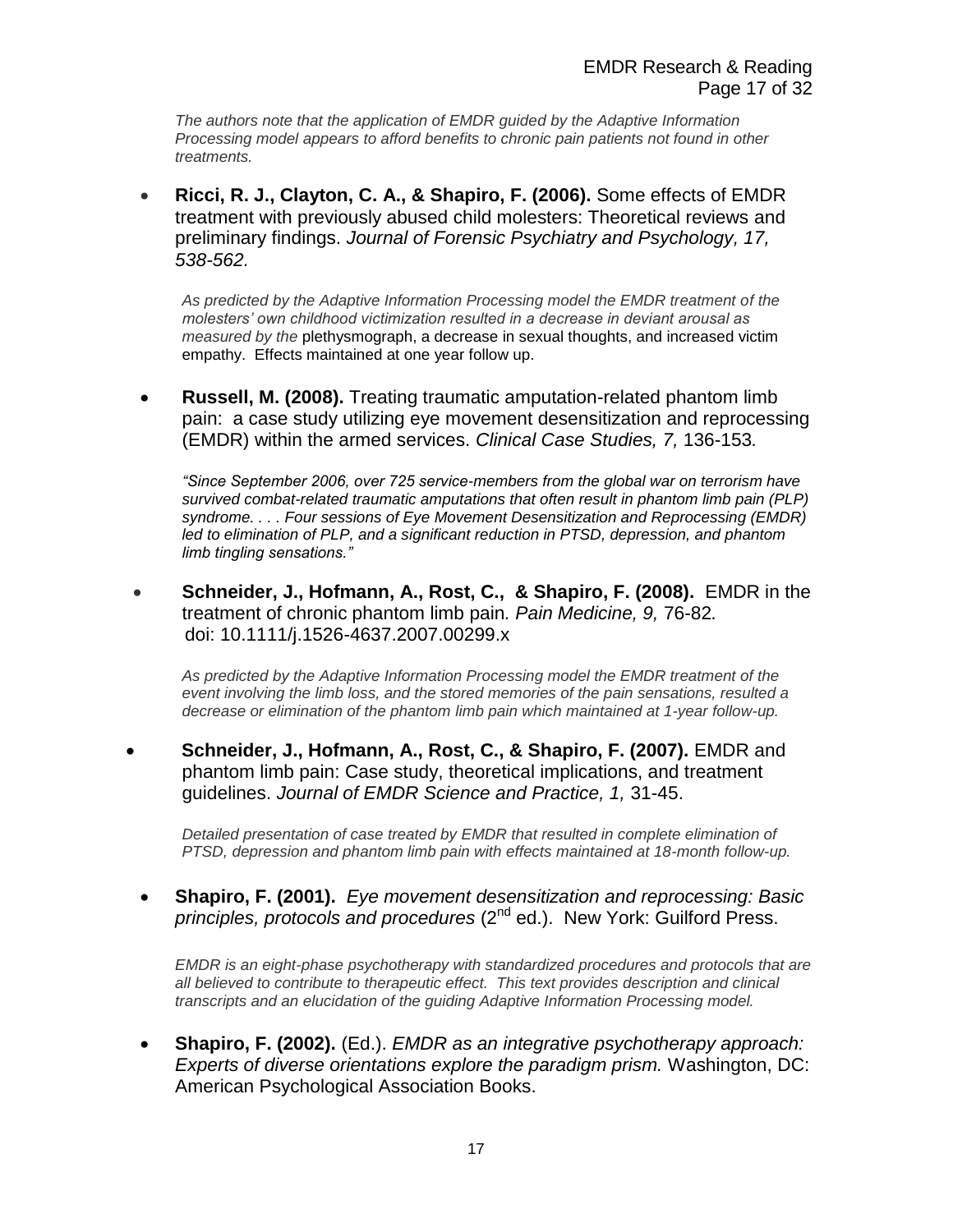*EMDR is an integrative approach distinct from other forms of psychotherapy. Experts of the major psychotherapy orientations identify and highlight various procedural elements.*

 **Shapiro, F. (2006).** EMDR and new notes on adaptive information processing: Case formulation principles, scripts and worksheets. Camden, CT: EMDR Humanitarian Assistance Programs [\(http://www.emdrhap.org\)](http://www.emdrhap.org/)

Overview of Adaptive Information Processing model, including how the principles are reflected in the procedures, phases and clinical applications of EMDR. Comprehensive worksheets for client assessment, case formulation, and treatment as well as scripts for various procedures.

 **Shapiro, F. (2007).** EMDR, adaptive information processing, and case conceptualization. *Journal of EMDR Practice and Research, 1*, 68-87.

*Overview of EMDR treatment based upon an Adaptive Information Processing case conceptualization. Early life experiences are viewed as the basis of pathology and used as targets for processing. The three-pronged protocol includes processing of the past events that have set the foundation for the pathology, the current triggers, and templates for appropriate future functioning to address skill and developmental deficits.*

 **Shapiro, F. (2012).** EMDR therapy: An overview of current and future research. *European Review of Applied Psychology, 62, 193-195.*

"Research findings indicate that EMDR therapy and TF-CBT are based on different mechanisms of action in that EMDR therapy does not necessitate daily homework, sustained arousal or detailed descriptions of the event, and appears to take fewer sessions. EMDR is guided by the adaptive information processing model, which posits a wide range of adverse life experiences as the basis of pathology."

 **Shapiro, F., Kaslow, F., & Maxfield, L. (Eds.) (2007).** *Handbook of EMDR and Family Therapy Processes*. Hoboken, NJ: Wiley.

*Using an Adaptive Information Processing conceptualization a wide range of family problems and impasses can be addressed through the integration of EMDR and family therapy techniques. Family therapy models are also useful for identifying the targets in need of processing for those engaged in individual therapy.*

 **Solomon, R. M. & Shapiro, F, (2008).** EMDR and the adaptive information processing model: Potential mechanisms of change. *Journal of EMDR Practice and Research, 2,* 315-325.

*This article provides a brief overview of some of the major precepts of the Adaptive Information Processing model, a comparison and contrast to extinction-based information processing models and treatment and a discussion of a variety of mechanisms of action.*

 **Teicher, M.H., Samson, J.A., Sheu, Y-S, Polcari, A. & McGreenery, C.E. (2010).** Hurtful words: Association of exposure to peer verbal abuse with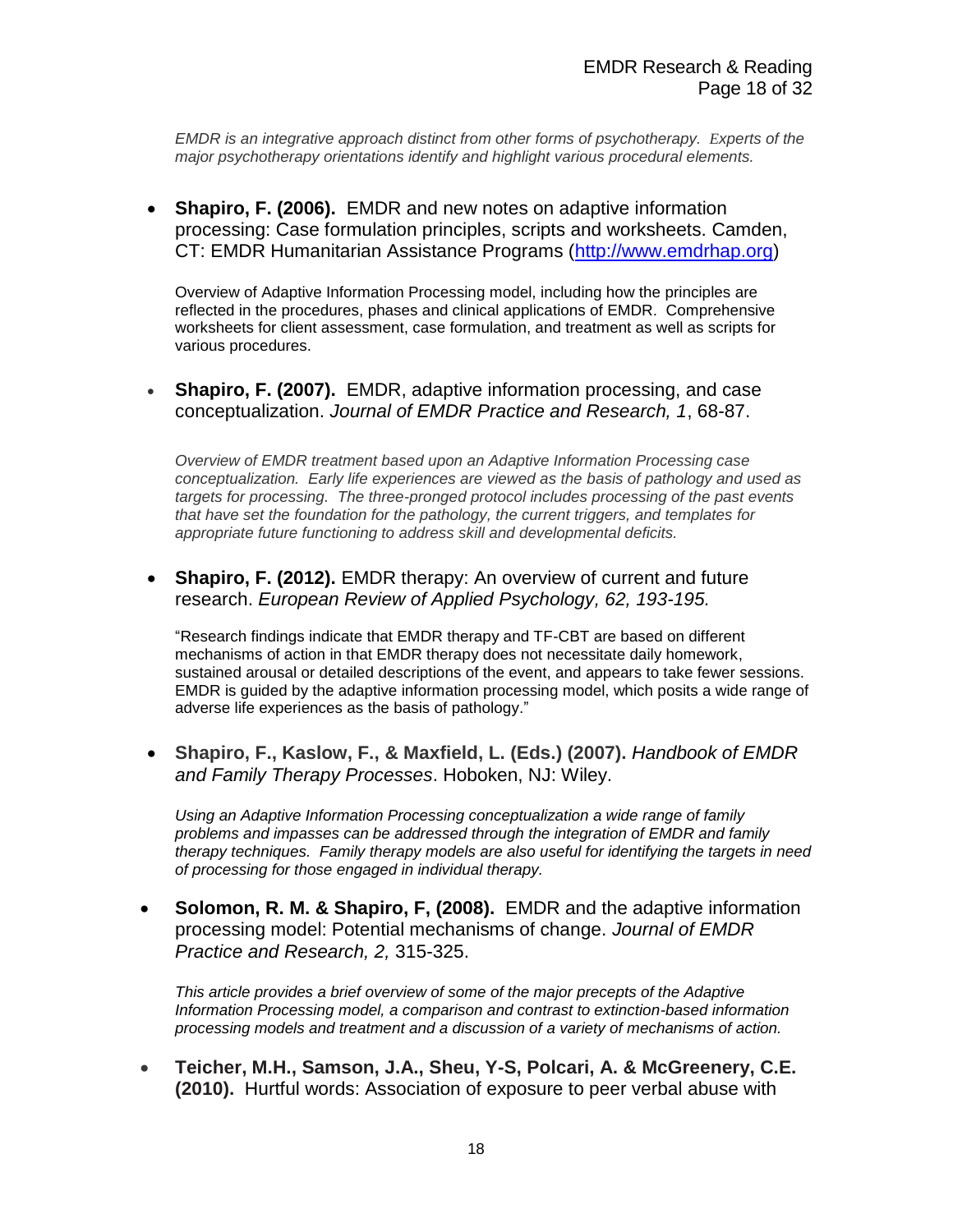elevated psychiatric symptom scores and corpus callosum abnormalities. *Am J Psychiatry, 167*, 1464 - 1471.

*"These findings parallel results of previous reports of psychopathology associated with childhood exposure to parental verbal abuse and support the hypothesis that exposure to peer verbal abuse is an aversive stimulus associated with greater symptom ratings and meaningful alterations in brain structure."*

 **Uribe, M. E. R., & Ramirez, E. O. L. (2006).** The effect of EMDR therapy on the negative information processing on patients who suffer depression. *Revista Electrónica de Motivación y Emoción (REME), 9,* 23-24.

*The study evaluated the impact of EMDR treatment on bias mechanisms in depressed subjects in regard to negative emotional valence evaluation. "The results indicated that it generated important cognitive emotional changes in such mechanisms." Priming tests indicated changes in the negative valence evaluation of emotional information indicative of recovery with decreased reaction times in the neutral and positive stimuli processing."*

 **van den Berg, D.P.G. & van den Gaag, M. (2012).** Treating trauma in psychosis with EMDR: A pilot study. *Journal of Behavior Therapy & Experimental Psychiatry, 43*, 664-671.

"This pilot study shows that a short EMDR therapy is effective and safe in the treatment of PTSD in subjects with a psychotic disorder. Treatment of PTSD has a positive effect on auditory verbal hallucinations, delusions, anxiety symptoms, depression symptoms, and selfesteem."

 **Varese et al. (2012).** Childhood adversities increase the risk of psychosis: A meta-analysis of patient-control, prospective- and cross-sectional cohort studies. *Schizophrenia Bulletin*, doi:10.1093/schbul/sbs050

"These findings indicate that childhood adversity is strongly associated with increased risk for psychosis."

 **Wesselmann, D. & Potter, A. E. (2009).** Change in adult attachment status following treatment with EMDR: Three case studies. *[Journal of EMDR](http://www.ingentaconnect.com/content/springer/emdr)  [Practice and Research](http://www.ingentaconnect.com/content/springer/emdr)*, 3, 178-191.

*Subsequent to EMDR treatment "all three patients made positive changes in attachment status as measured by the [Adult Attachment Inventory], and all three reported positive changes in emotions and relationships."*

 **Wilensky, M. (2006).** Eye movement desensitization and reprocessing (EMDR) as a treatment for phantom limb pain. *Journal of Brief Therapy, 5,* 31-44.

*"Five consecutive cases of phantom limb pain were treated with EMDR. Four of the five clients completed the prescribed treatment and reported that pain was completely eliminated, or reduced to a negligible level. . . The standard EMDR treatment protocol was used to target the accident that caused the amputation, and other related events."*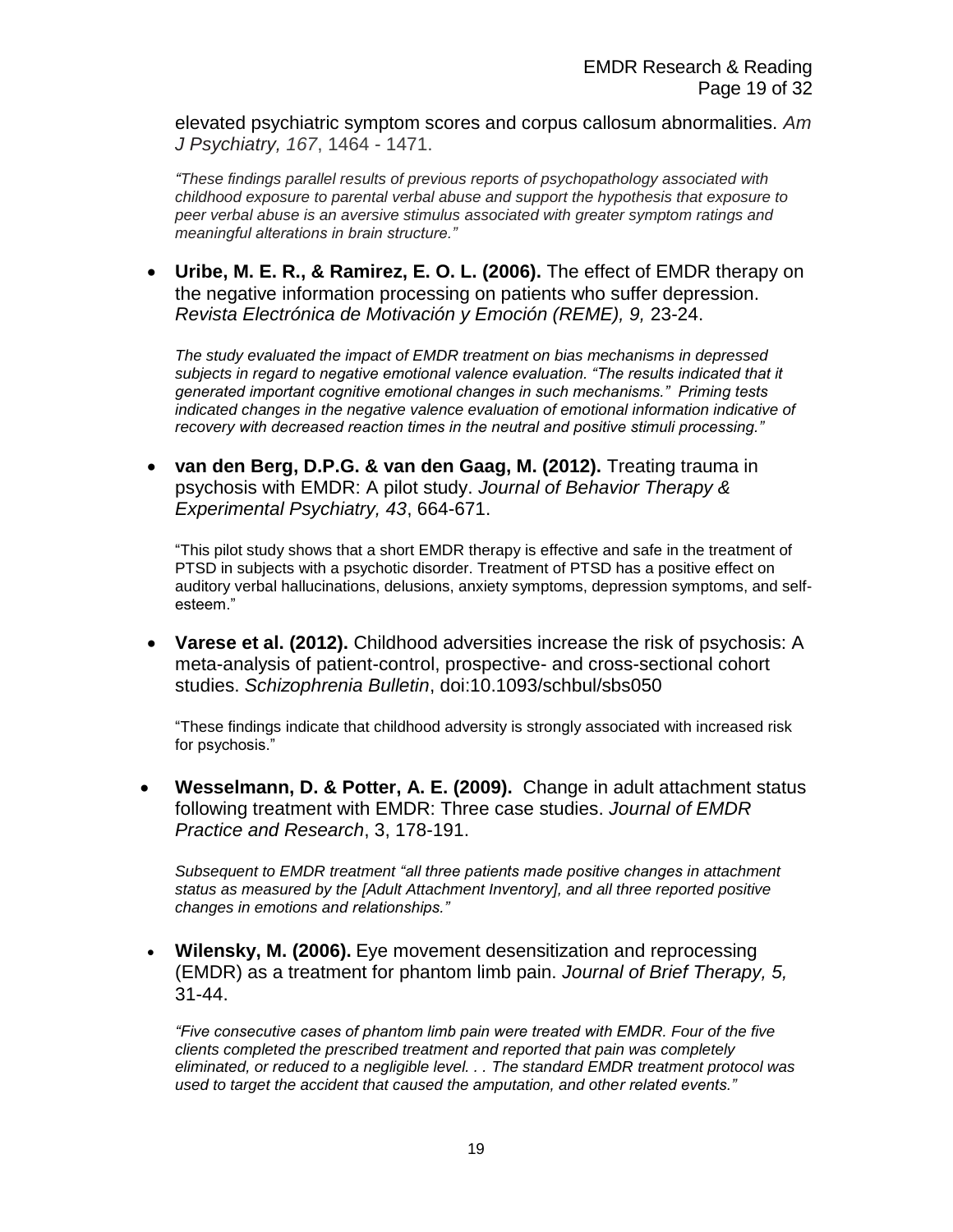# **Mechanism of Action**

EMDR contains many procedures and elements that contribute to treatment effects. While the methodology used in EMDR has been extensively validated (see above), questions still remain regarding mechanism of action. However, since EMDR achieves clinical effects without the need for homework, or the prolonged focus used in exposure therapies, attention has been paid to the possible neurobiological processes that might be evoked. Although the eye movements (and other dual attention stimulation) comprise only one procedural element, this element has come under greatest scrutiny. Randomized controlled studies evaluating mechanism of action of the eye movement component follow this section.

 **El Khoury-Malhame, M. et al. (2011).** Attentional bias in post-traumatic stress disorder diminishes after symptom amelioration. *Behaviour Research and Therapy 49,* 796-801.

"Attentional bias toward aversive cues in PTSD has been hypothesized as being part of the dysfunction causing etiology and maintenance of PTSD. The aim of the present study was to investigate the cognitive strategy underlying attentional bias in PTSD and whether normal cognitive processing is restored after a treatment suppressing core PTSD symptoms." An average of 4.1 EMDR sessions resulted in remission of PTSD. Post treatment "similarly to controls, EMDR treated patients who were symptom free had null e-Stroop and disengagement indices."

 **Elofsson, U.O.E., von Scheele, B., Theorell, T., & Sondergaard, H.P. (2008).** Physiological correlates of eye movement desensitization and reprocessing. *Journal of Anxiety Disorders, 22,* 622-634.

*Changes in heart rate, skin conductance and LF/HF-ratio, finger temperature, breathing frequency, carbon dioxide and oxygen levels were documented during the eye movement condition. It was concluded the "eye movements during EMDR activate cholinergic and inhibit sympathetic systems. The reactivity has similarities with the pattern during REM sleep."*

 **Hornsveld, H. K., Landwehr, F., Stein, W., Stomp, M., Smeets, S., & van den Hout, M. A. (2010).** Emotionality of loss-related memories is reduced after recall plus eye movements but not after recall plus music or recall only. *Journal of EMDR Practice and Research*, *4*, 106-112.

*"Recall-plus-music was added to investigate whether reductions in emotionality are associated with relaxation. . . Participants reported a greater decline in emotionality and concentration after eye movements in comparison to recall-only and recall-with-music. It is concluded that eye movements are effective when negative memories pertain to loss and grief."*

 **Kapoula Z, Yang Q, Bonnet A, Bourtoire P, & Sandretto J (2010)**. EMDR effects on pursuit eye movements. *PLoS ONE 5(5): e10762*. doi:10.1371/journal.pone.0010762

*EMDR treatment of autobiographic worries causing moderate distress resulted in an*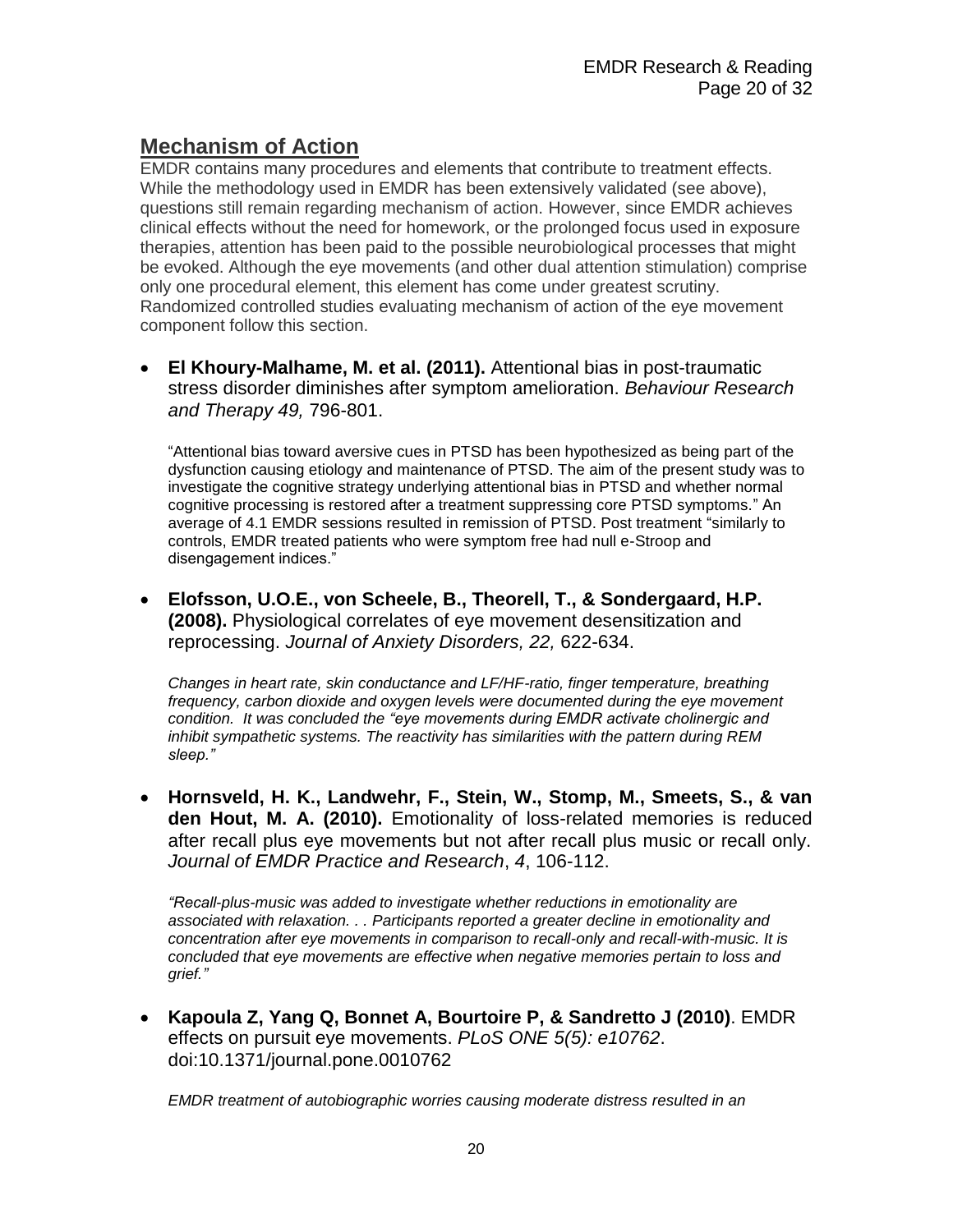*"increase in the smoothness of pursuit [which] presumably reflects an improvement in the use of visual attention needed to follow the target accurately. Perhaps EMDR reduces distress thereby activating a cholinergic effect known to improve ocular pursuit."*

 **Kristjánsdóttir, K. & Lee, C. M. (2011).** A comparison of visual versus auditory concurrent tasks on reducing the distress and vividness of aversive autobiographical memories. *Journal of EMDR Practice and Research, 5,* 34- 41.

**"**Results showed that vividness and emotionality ratings of the memory decreased significantly after eye movement and counting, and that eye movement produced the greatest benefit. Furthermore, eye movement facilitated greater decrease in vividness irrespective of the modality of the memory. Although this is not consistent with the hypothesis from a working memory model of mode-specific effects, it is consistent with a central executive explanation."

 **Lee, C.W., Taylor, G., & Drummond, P.D. (2006).** The active ingredient in EMDR: Is it traditional exposure or dual focus of attention? *Clinical Psychology and Psychotherapy, 13*, 97-107.

 *This study tested whether the content of participants' responses during EMDR is similar to that thought to be effective for traditional exposure treatments (reliving), or is more consistent with distancing which would be expected given Shapiro's proposal of dual focus of attention. Greatest improvement on a measure of PTSD symptoms occurred when the participant processed the trauma in a more detached manner, which indicates the underlying mechanisms of EMDR and exposure therapy are different.*

 **Lilley, S.A., Andrade, J., Graham Turpin, G., Sabin-Farrell, R., & Holmes, E.A. (2009).** Visuospatial working memory interference with recollections of trauma. *British Journal of Clinical Psychology, 48,* 309–321.

*Tested patients awaiting PTSD treatment and demonstrated that the eye movement condition had a significant effect on vividness of trauma memory and emotionality compared to counting and exposure only. In addition, "the counting task had no effect on vividness compared to exposure only, suggesting that the eye-movement task had a specific effect rather than serving as a general distractor" (p. 317)*

 **MacCulloch, M. J., & Feldman, P. (1996).** Eye movement desensitization treatment utilizes the positive visceral element of the investigatory reflex to inhibit the memories of post-traumatic stress disorder: A theoretical analysis. *British Journal of Psychiatry, 169*, 571–579.

 *One of a variety of articles positing an orienting response as a contributing element (see Shapiro, 2001 for comprehensive examination of theories and suggested research parameters). This theory has received controlled research support (Barrowcliff et al., 2003, 2004).*

 **Propper, R., Pierce, J.P., Geisler, M.W., Christman, S.D., & Bellorado, N. (2007).** Effect of bilateral eye movements on frontal interhemispheric gamma EEG coherence: Implications for EMDR therapy. *Journal of Nervous and Mental Disease, 195*, 785-788.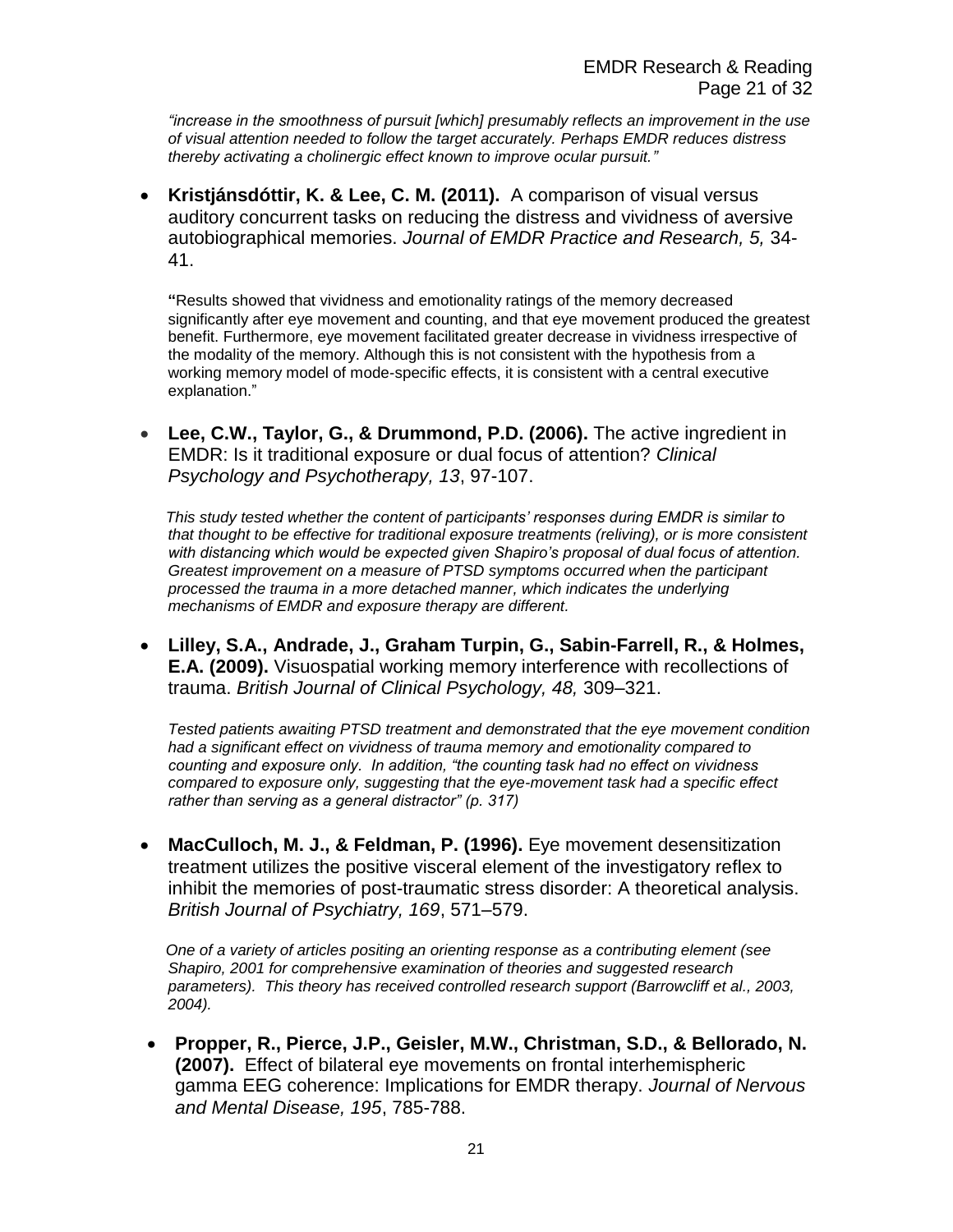*"Specifically, the EM manipulation used in the present study, reported previously to facilitate episodic memory, resulted in decreased interhemispheric EEG coherence in anterior prefrontal cortex. Because the gamma band includes the 40 Hz wave that may indicate the active binding of information during the consolidation of long-term memory storage (e.g., Cahn and Polich, 2006), it is particularly notable that the changes in coherence we found are in this band. With regard to PTSD symptoms, it may be that by changing interhemispheric coherence in frontal areas, the EMs used in EMDR foster consolidation of traumatic memories, thereby decreasing the memory intrusions found in this disorder."*

 **Rogers, S., & Silver, S. M. (2002).** Is EMDR an exposure therapy? A review of trauma protocols. *Journal of Clinical Psychology, 58,* 43-59*.*

*Theoretical, clinical, and procedural differences referencing two decades of CBT and EMDR research.*

 **Rogers, S., Silver, S., Goss, J., Obenchain, J., Willis, A., & Whitney, R. (1999).** A single session, controlled group study of flooding and eye movement desensitization and reprocessing in treating posttraumatic stress disorder among Vietnam war veterans: Preliminary data. *Journal of Anxiety Disorders, 13*, 119–130.

*This study was designed as primarily a process report to compare EMDR and exposure therapy. A different recovery pattern was observed with the EMDR group demonstrating a more rapid decline in self-reported distress.*

 **Sack, M., Hofmann, A., Wizelman, L., & Lempa, W. (2008).** Psychophysiological changes during EMDR and treatment outcome**.** *Journal of EMDR Practice and Research, 2,* 239-246

*During-session changes in autonomic tone were investigated in 10 patients suffering from single-trauma PTSD. Results indicate that information processing during EMDR is followed by during-session decrease in psychophysiological activity, reduced subjective disturbance and reduced stress reactivity to traumatic memory.*

 **Sack, M., Lempa, W. Steinmetz, A., Lamprecht, F. & Hofmann, A. (2008).**  Alterations in autonomic tone during trauma exposure using eye movement desensitization and reprocessing (EMDR) - results of a preliminary investigation. *Journal of Anxiety Disorders, 22,* 1264-1271*.*

*The psycho-physiological correlates of EMDR were investigated during treatment sessions of trauma patients. The initiation of the eye movements sets resulted in immediate changes that indicated a pronounced de-arousal.* 

 **Servan-Schreiber, D., Schooler, J., Dew, M.A., Carter, C., & Bartone, P. (2006).** EMDR for PTSD: A pilot blinded, randomized study of stimulation type. *Psychotherapy and Psychosomatics. 75, 290-297.*

*Twenty-one patients with single-event PTSD (average IES: 49.5) received three consecutive sessions of EMDR with three different types of auditory and kinesthetic stimulation. All were*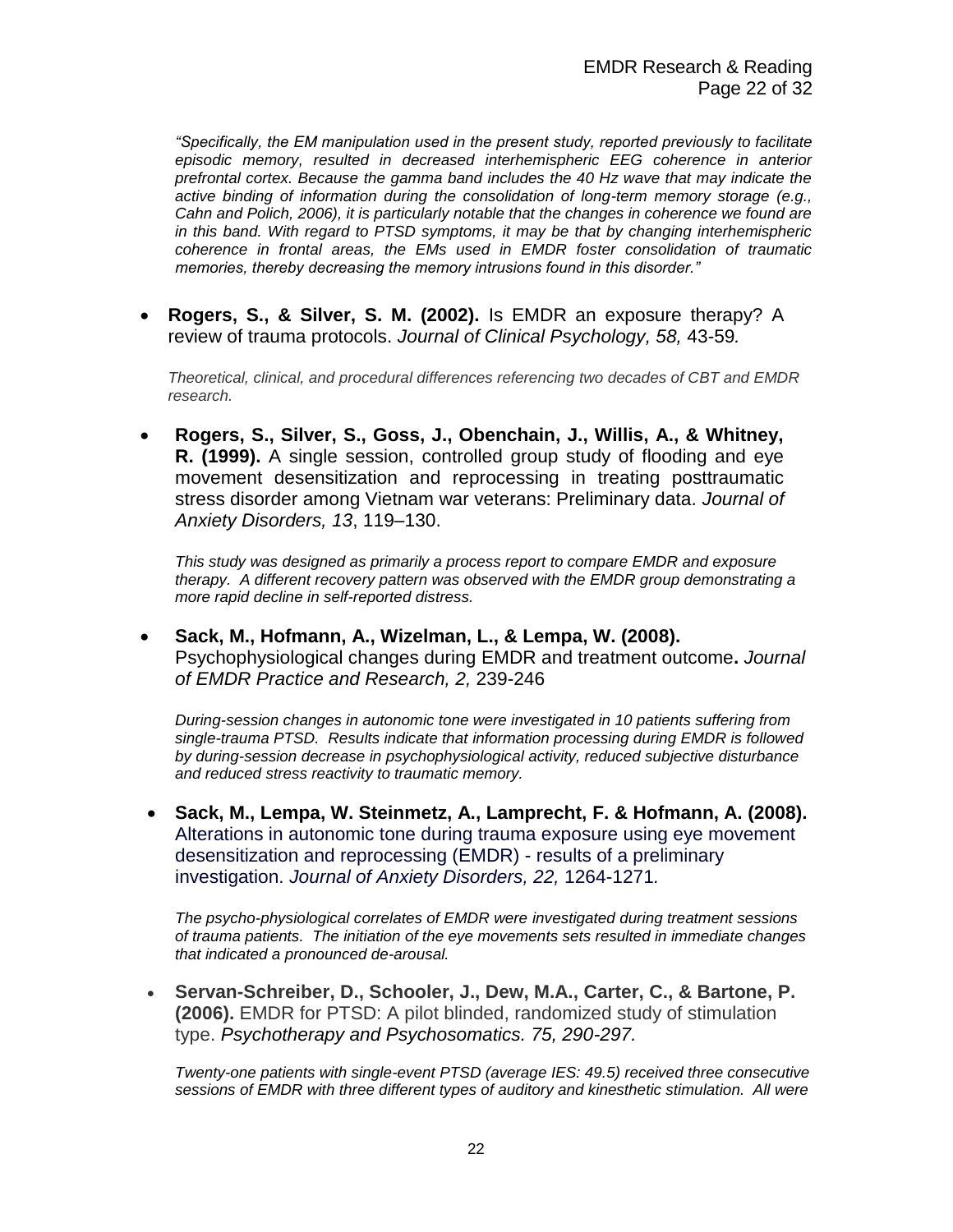*clinically useful. However, alternating stimulation appeared to confer an additional benefit to the EMDR procedure.*

 **Stickgold, R. (2002).** EMDR: A putative neurobiological mechanism of action. *Journal of Clinical Psychology, 58*, 61-75.

**Stickgold, R. (2008).** Sleep-dependent memory processing and EMDR action. *Journal of EMDR Practice and Research, 2, 289-299.*

*Comprehensive explanations of mechanisms and the potential links to the processes that occur in REM sleep. Controlled studies have evaluated these theories (see next section; Christman et al., 2003; Kuiken et al. 2001-2002).*

 **Suzuki, A., et al. (2004).** Memory reconsolidation and extinction have distinct temporal and biochemical signatures. *Journal of Neuroscience, 24,* 4787– 4795.

*The article explores the differences between memory reconsolidation and extinction. This new area of investigation is worthy of additional attention. Reconsolidation may prove to be the underlying mechanism of EMDR, as opposed to extinction caused by prolonged exposure therapies. "Memory reconsolidation after retrieval may be used to update or integrate new information into long-term memories . . . Brief exposure … seems to trigger a second wave of memory consolidation (reconsolidation), whereas prolonged exposure . . leads to the formation of a new memory that competes with the original memory (extinction)."*

 **van den Hout, M., Engelhard. I.M. Marleen M., Rijkeboer, M.M., Koekebakker, J., Hornsveld, H., Leer, A., et al. (2012).** EMDR: Tones inferior to eye movements in the EMDR treatment of PTSD. *Behaviour Research and Therapy, 50,* 275-79.

"EMs outperformed tones while it remained unclear if tones add to recall only. . . EMs were superior to tones in reducing the emotionality and vividness of trauma memories. [I]n contrast to EMs, tones hardly tax working memory and induce a smaller reduction in emotionality and vividness of aversive memories. Interestingly, patients' preferences did not follow this pattern: the perceived effectiveness was higher for tones than for EMs. . . . Clearly, the superior effects of EMs on emotionality and vividness of trauma memories were not due to demand characteristics."

 **Wilson, D., Silver, S. M., Covi, W., & Foster, S. (1996).** Eye movement desensitization and reprocessing: Effectiveness and autonomic correlates. *Journal of Behaviour Therapy and Experimental Psychiatry, 27*, 219–229.

*Study involving biofeedback equipment has supported the hypothesis that the parasympathetic system is activated by finding that eye movements appeared to cause a compelled relaxation response. More rigorous research with trauma populations is needed.*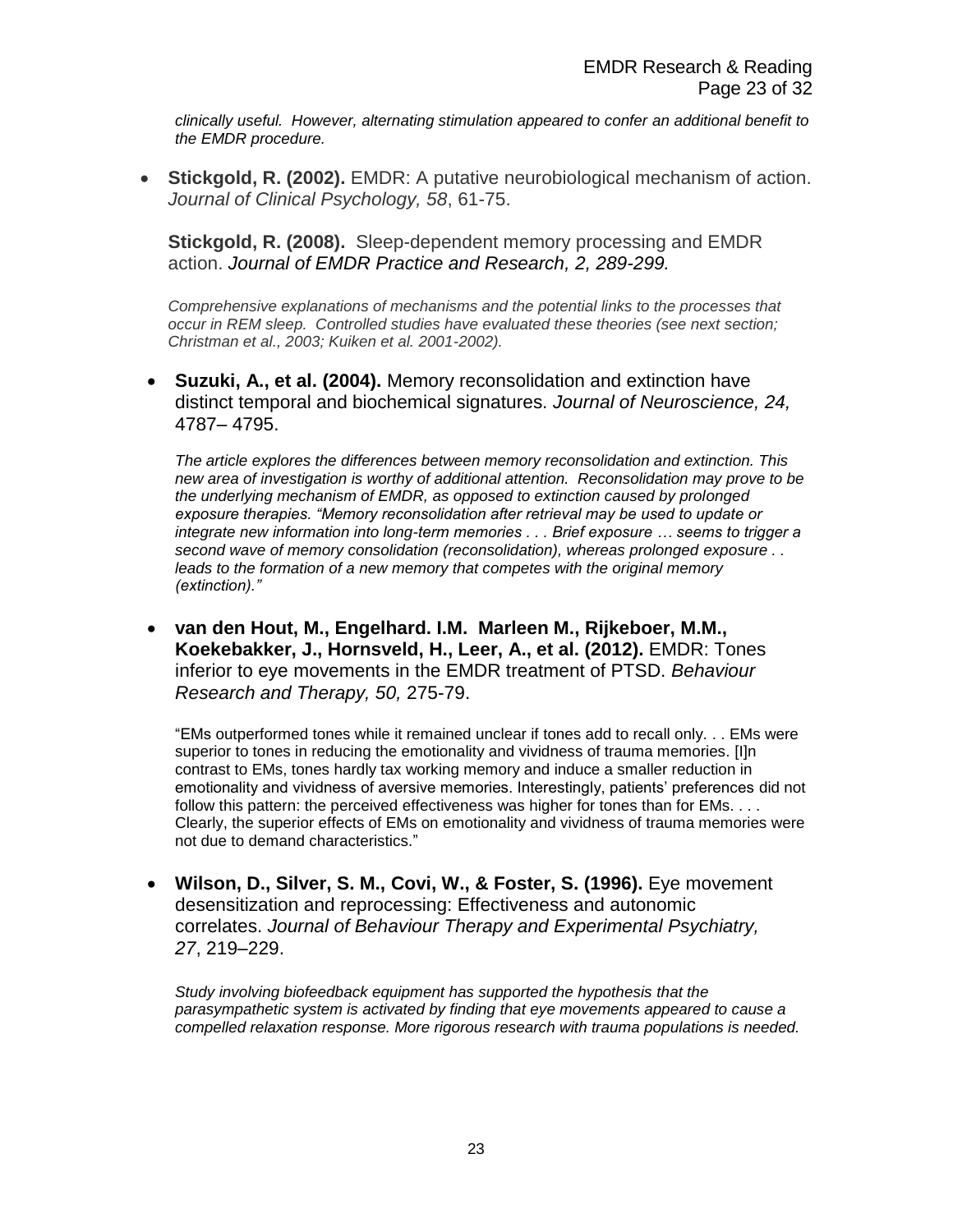#### **Randomized Studies of Hypotheses Regarding Eye Movements**

A number of International Practice Guideline committees have reported that the clinical component analyses reviewed by Davidson & Parker (2001) are not well designed (International Society for Traumatic Stress Studies/ISTSS (2000); DoD/DVA, 2004). Davidson & Parker note that there is a trend toward significance for eye movements when the studies conducted with clinical populations are examined separately. Unfortunately even these studies are methodologically flawed. As noted in the ISTSS guidelines (Chemtob et al., 2000), since these clinical populations received insufficient treatment doses to obtain substantial main effects, they are inappropriate for component analyses. However, as noted in the DoD/DVA (2004) guidelines, numerous memory researchers have evaluated the eye movements used in EMDR. These studies have found a direct effect on emotional arousal, imagery vividness, attentional flexibility, and memory association. In addition, a new study has examined the hypothesis that the eye movements cause a "distancing effect" (Lee & Drummond, 2008) and is listed below as well.

 **Andrade, J., Kavanagh, D., & Baddeley, A. (1997).** Eye-movements and visual imagery: A working memory approach to the treatment of posttraumatic stress disorder. *British Journal of Clinical Psychology, 36,* 209-223.

*Tested the working memory theory. Eye movements were superior to control conditions in reducing image vividness and emotionality.*

 **Barrowcliff, A.L., Gray, N.S., Freeman, T.C.A., & MacCulloch, M.J. (2004).** Eye-movements reduce the vividness, emotional valence and electrodermal arousal associated with negative autobiographical memories. *Journal of Forensic Psychiatry and Psychology, 15,* 325-345*.* 

*Tested the reassurance reflex model. Eye movements were superior to control conditions in reducing image vividness and emotionality.* 

 **Barrowcliff, A.L., Gray, N.S., MacCulloch, S., Freeman, T. C.A., & MacCulloch, M.J. (2003)**. Horizontal rhythmical eye-movements consistently diminish the arousal provoked by auditory stimuli. *British Journal of Clinical Psychology, 42,* 289-302.

*Tested the reassurance reflex model. Eye movements were superior to control conditions in reducing arousal provoked by auditory stimuli.* 

 **Christman, S. D., Garvey, K. J., Propper, R. E., & Phaneuf, K. A. (2003).** Bilateral eye movements enhance the retrieval of episodic memories. *Neuropsychology. 17*, 221-229.

*Tested cortical activation theories. Results provide indirect support for the orienting response/REM theories suggested by Stickgold (2002, 2008). Saccadic eye movements, but not tracking eye movements were superior to control conditions in episodic retrieval.*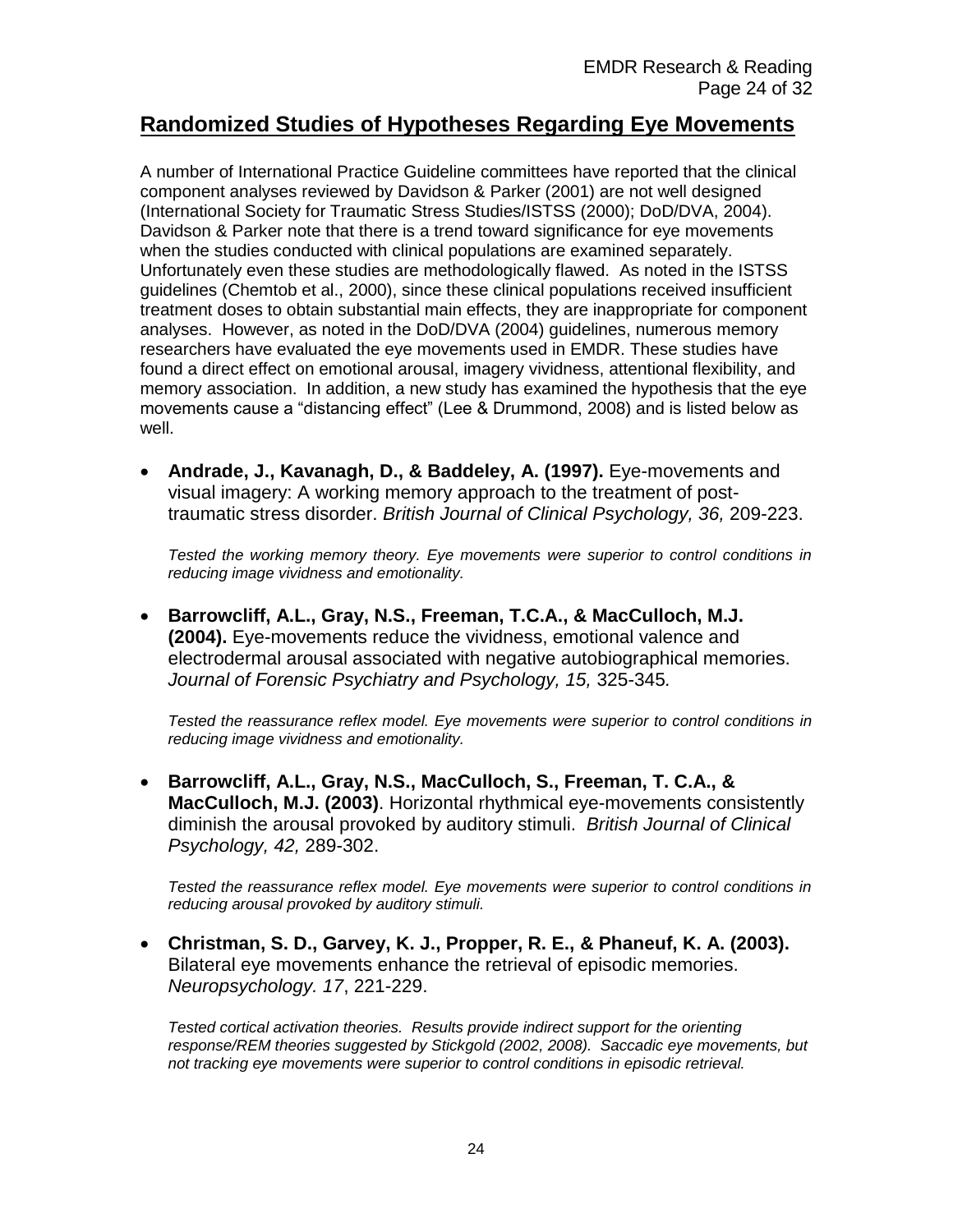**Christman, S. D., Propper, R. E., & Brown, T. J. (2006).** Increased interhemispheric interaction is associated with earlier offset of childhood amnesia. *Neuropsychology, 20,* 336.

*"The results of the current Experiment 2 suggest that the eye movements employed in EMDR may induce a neurobiological change in interhemispheric interaction and an attendant psychological change in episodic retrieval."*

 **Engelhard, I.M., van den Hout, M.A., Janssen, W.C., & van der Beek, J. (2010).** Eye movements reduce vividness and emotionality of ''flashforwards.'' *Behaviour Research and Therapy, 48,* 442–447.

*Distressing images were randomly assigned to two conditions. "This study examined whether eye movements reduce vividness and emotionality of visual distressing images about feared future events. . . Relative to the no-dual task condition, eye movements while thinking of future-oriented images resulted in decreased ratings of image vividness and emotional intensity."*

 **Engelhard, I.M., van Uijen, S. & van den Hout, M.A. (2010).** The impact of taxing working memory on negative and positive memories. European Journal of Psychotraumatology, 5623 - DOI: 10.3402/ejpt.v1i0.5623.

*"The effects of EM and Tetris on negative and positive memories did not differ, even though Tetris taxed WM to a greater extent than EM."*

 **Engelhard, I.M., et al. (2011).** Reducing vividness and emotional intensity of recurrent "flashforwards" by taxing working memory: An analogue study. *Journal of Anxiety Disorders 25,* 599–603.

*"Results showed that vividness of intrusive images was lower after recall with eye movement, relative to recall only, and there was a similar trend for emotionality."*

 **Gunter, R.W. & Bodner, G.E. (2008).** How eye movements affect unpleasant memories: Support for a working-memory account. *Behaviour Research and Therapy 46,* 913– 931.

*Three studies were done that cumulatively support a working-memory account of the eye movement benefits in which the central executive is taxed when a person performs a task while attempting to hold a memory in mind.*

 **Kavanagh, D. J., Freese, S., Andrade, J., & May, J. (2001).** Effects of visuospatial tasks on desensitization to emotive memories. *British Journal of Clinical Psychology, 40*, 267-280.

*Tested the working memory theory. Eye movements were superior to control conditions in reducing within-session image vividness and emotionality. There was no difference oneweek post.*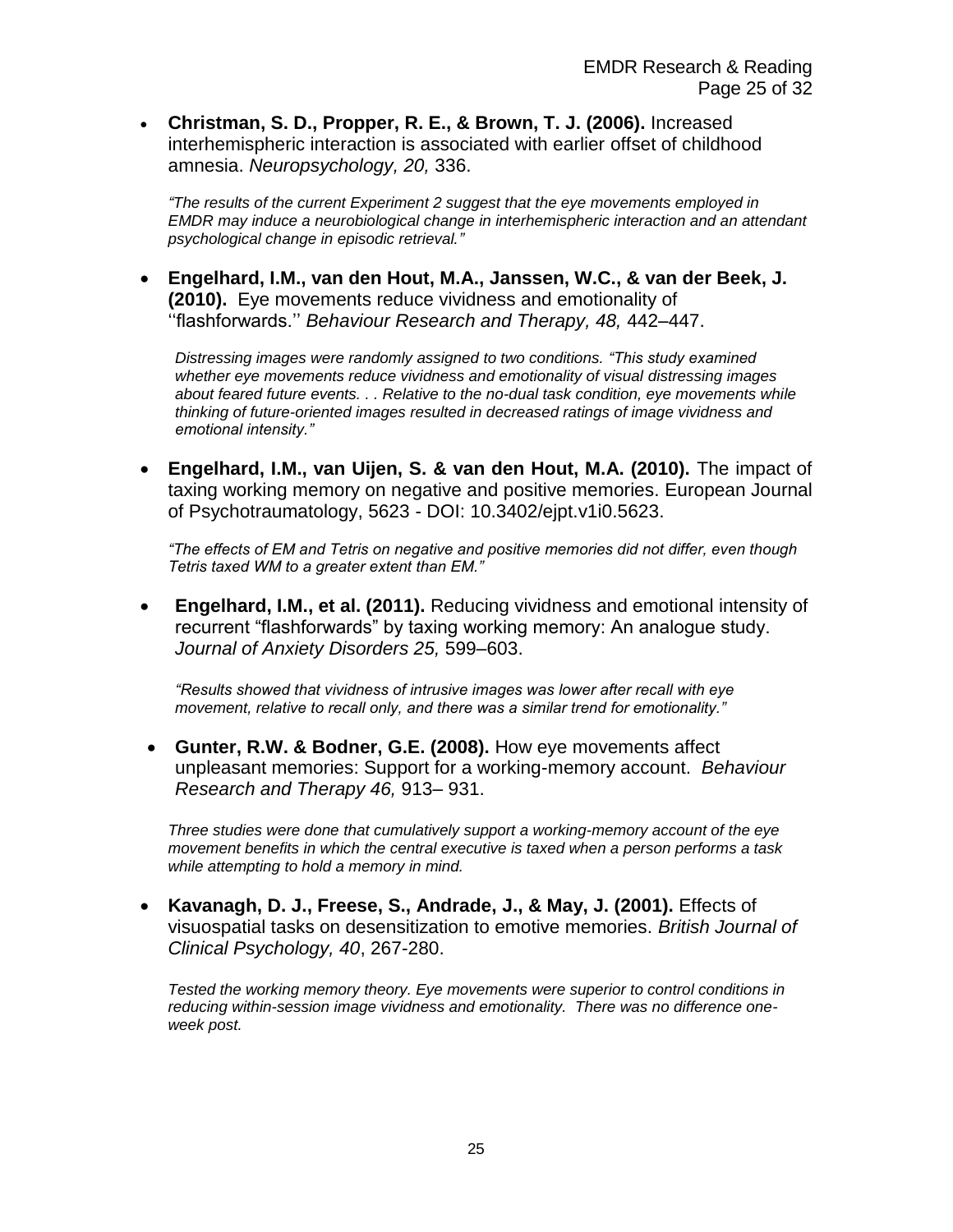**Kuiken, D., Bears, M., Miall, D., & Smith, L. (2002).** Eye movement desensitization reprocessing facilitates attentional orienting. *Imagination, Cognition and Personality, 21,* 3-20.

*Tested the orienting response theory related to REM-type mechanisms. Indicated that the eye movement condition was correlated with increased attentional flexibility. Eye movements were superior to control conditions.*

 **Kuiken, D., Chudleigh, M. & Racher, D. (2010).** Bilateral eye movements, attentional flexibility and metaphor comprehension: The substrate of REM dreaming? *Dreaming, 20,* 227–247.

*This study adds additional support to the orienting response theory related to REM-type mechanisms. Evaluations of participants experiencing significant loss or trauma demonstrate differential effects in a comparison of eye movement and non-eye movement conditions.*

 **Lee, C.W., & Drummond, P.D. (2008).** Effects of eye movement versus therapist instructions on the processing of distressing memories. *Journal of Anxiety Disorders, 22,* 801-808*.* 

*"There was no significant effect of therapist's instruction on the outcome measures. There was a significant reduction in distress for eye movement at post-treatment and at follow-up. . . . The results were consistent with other evidence that the mechanism of change in EMDR is not the same as traditional exposure."*

 **Maxfield, L., Melnyk, W.T. & Hayman, C.A. G. (2008). A** working memory explanation for the effects of eye movements in EMDR. *Journal of EMDR Practice and Research, 2,* 247-261.

*In two experiments participants focused on negative memories while engaging in three dualattention eye movement tasks of increasing complexity. Results support a working memory explanation for the effects of eye movement dual-attention tasks on autobiographical memory.*

 **Parker, A., Buckley, S. & Dagnall, N. (2009).** Reduced misinformation effects following saccadic bilateral eye movements. *Brain and Cognition, 69*, 89-97.

*Bilateral saccadic eye movements were compared to vertical and no eye movements. "It was found that bilateral eye movements increased true memory for the event, increased recollection, and decreased the magnitude of the misinformation effect." This study supports hypotheses regarding effects of interhemispheric activation and episodic memory.*

 **Parker, A. & Dagnall, N. (2007)**. Effects of bilateral eye movements on gist based false recognition in the DRM paradigm. *Brain and Cognition, 63*, 221- 225.

*Bilateral saccadic eye movements were compared to vertical and no eye movements. Those in the bilateral eye movement condition "were more likely to recognise previously presented words and less likely to falsely recognize critical non-studies associates."*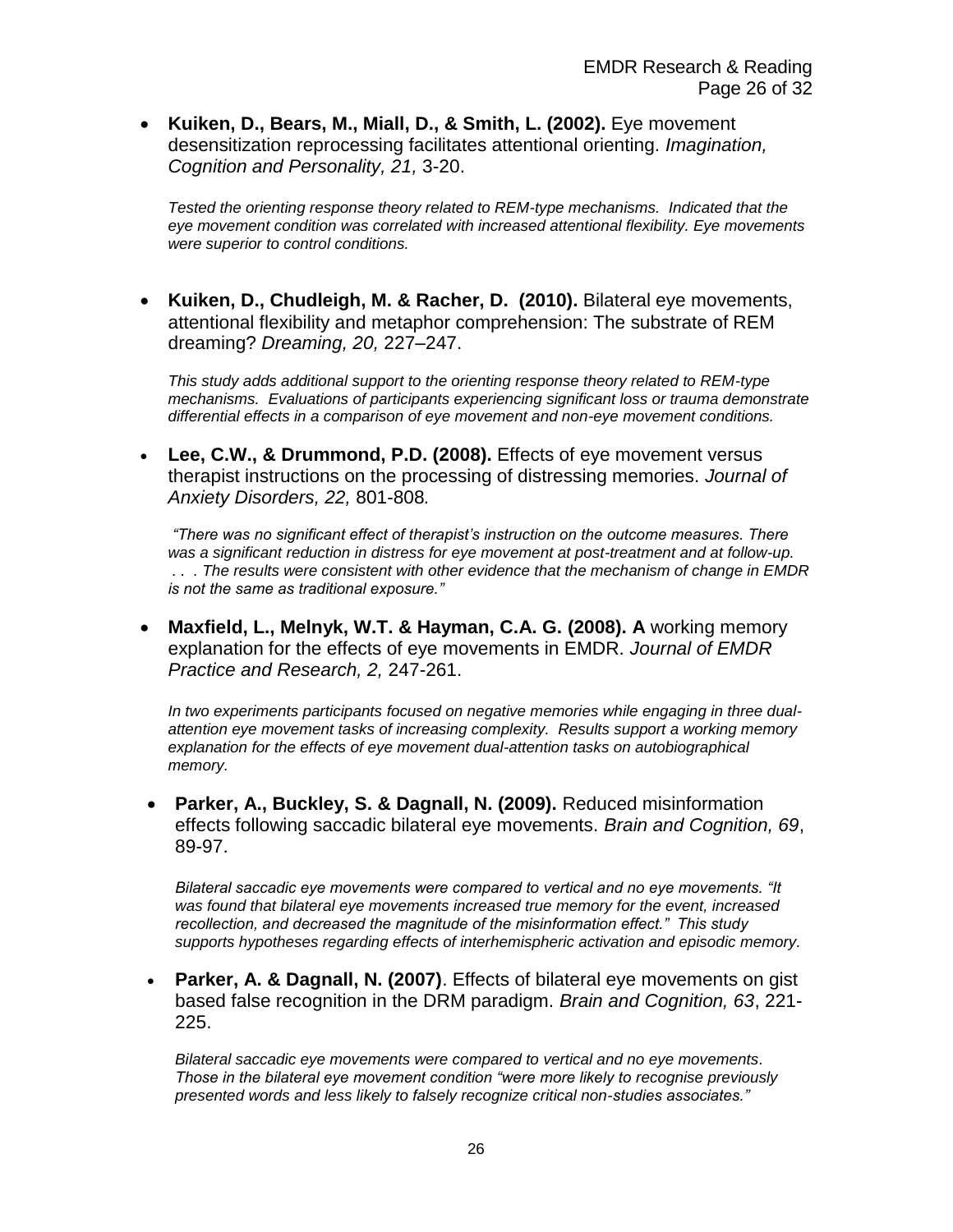**Parker, A., Relph, S. & Dagnall, N. (2008).** Effects of bilateral eye movement on retrieval of item, associative and contextual information. *Neuropsychology, 22,* 136-145.

*The effects of saccadic bilateral eye movement were compared to vertical eye movements and no eye movements on the retrieval of item, associative and contextual information. Saccadic eye movements were superior on all parameters in all conditions.*

 **Samara, Z., Bernet M., Elzinga, B.M., Heleen A., Slagter, H.A., & Nieuwenhuis, S. (2011).** Do horizontal saccadic eye movements increase interhemispheric coherence? Investigation of a hypothesized neural mechanism underlying EMDR. *Frontiers in Psychiatry, 2,* 4. doi: 10.3389/fpsyt.2011.00004

*The study demonstrated that 30 seconds of bilateral saccadic EMs enhanced the episodic retrieval of non-traumatic emotional stimuli in healthy adults. There was no evidence for an increase in interhemispheric coherence. However, a number of caveats regarding interpretation are noted.*

 **Schubert, S.J., Lee, C.W. & Drummond, P.D. (2011)**. The efficacy and psychophysiological correlates of dual-attention tasks in eye movement desensitization and reprocessing (EMDR). *Journal of Anxiety Disorders, 25,* 1-11.

*"EMDR-with eye movements led to greater reduction in distress than EMDR-without eye movements. Heart rate decreased significantly when eye movements began; skin conductance decreased during eye movement sets; heart rate variability and respiration rate increased significantly as eye movements continued; and orienting responses were more frequent in the eye movement than no-eye movement condition at the start of exposure."*

 **Sharpley, C. F. Montgomery, I. M., & Scalzo, L. A. (1996).** Comparative efficacy of EMDR and alternative procedures in reducing the vividness of mental images. *Scandinavian Journal of Behaviour Therapy, 25*, 37-42.

*Eye movements were superior to control conditions in reducing image vividness.*

 **van den Hout, M., Muris, P., Salemink, E., & Kindt, M. (2001).** Autobiographical memories become less vivid and emotional after eye movements. *British Journal of Clinical Psychology, 40,* 121-130.

*Tested their theory that eye movements change the somatic perceptions accompanying retrieval, leading to decreased affect, and therefore decreasing vividness. Eye movements were superior to control conditions in reducing image vividness. Unlike control conditions, eye movements also decreased emotionality.* 

 **van den Hout, M., et al. (2011).** EMDR: Eye movements superior to beeps in taxing working memory and reducing vividness of recollections. *Behaviour Research and Therapy, 49,* 92-98.

*"Vividness of negative memories was reduced after both beeps and eye movements, but*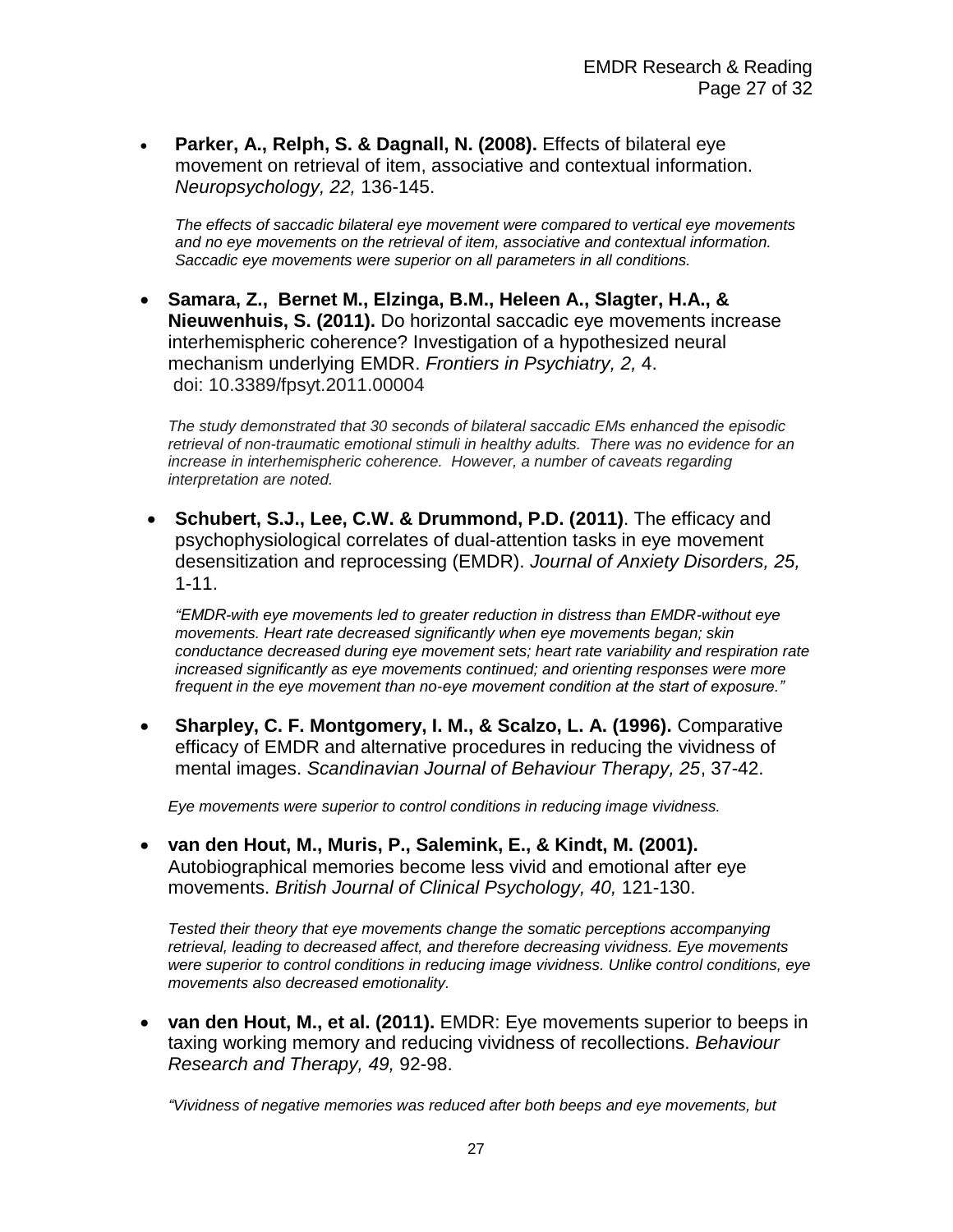*effects were larger for eye movements. Findings support a working memory account of EMDR and suggest that effects of beeps on negative memories are inferior to those of eye movements."*

# **Additional Psychophysiological and Neurobiological Evaluations of EMDR Treatment**

All psychophysiological studies have indicated significant de-arousal. Neurobiological studies have indicated significant effects, including changes in cortical, and limbic activation patterns, and increase in hippocampal volume.

- **Aubert-Khalfa, S., Roques, J. & Blin, O. (2008).** Evidence of a decrease in heart rate and skin conductance responses in PTSD patients after a single EMDR session. *Journal of EMDR Practice and Research, 2,* 51-56.
- **Bossini L. Fagiolini, A. & Castrogiovanni, P. (2007).** Neuroanatomical changes after EMDR in posttraumatic stress disorder. *Journal of Neuropsychiatry and Clinical Neuroscience, 19,* 457-458*.*
- **Bossini, L., Tavanti, M., Calossi, S., Polizzotto, N. R., Vatti, G., Marino, D., & Castrogiovanni, P. (2011)**. EMDR treatment for posttraumatic stress disorder, with focus on hippocampal volumes: A pilot study. *The Journal of Neuropsychiatry and Clinical Neurosciences, 23*, E1-2. doi:10.1176/appi. neuropsych.23.2.E1
- **Frustaci, A., Lanza, G.A., Fernandez, I., di Giannantonio, M. & Pozzi, G. (2010).** Changes in psychological symptoms and heart rate variability during EMDR treatment: A case series of subthreshold PTSD. *Journal of EMDR Practice and Research, 4,* 3-11.
- **Grbesa et al. (2010).** Electrophysiological changes during EMDR treatment in patients with combat-related PTSD. Annals of General Psychiatry 9 (Suppl 1) :S209.
- **Harper, M. L., Rasolkhani-Kalhorn, T., & Drozd, J. F. (2009).** On the neural basis of EMDR therapy: Insights from qeeg studies. *Traumatology*, *15*, 81-95.
- **Kowal, J. A. (2005).** QEEG analysis of treating PTSD and bulimia nervosa using EMDR. *Journal of Neurotherapy, 9 (Part 4),* 114-115.
- **Lamprecht, F., Kohnke, C., Lempa, W., Sack, M., Matzke, M., & Munte, T. (2004).** Event-related potentials and EMDR treatment of post-traumatic stress disorder. *Neuroscience Research, 49*, 267-272.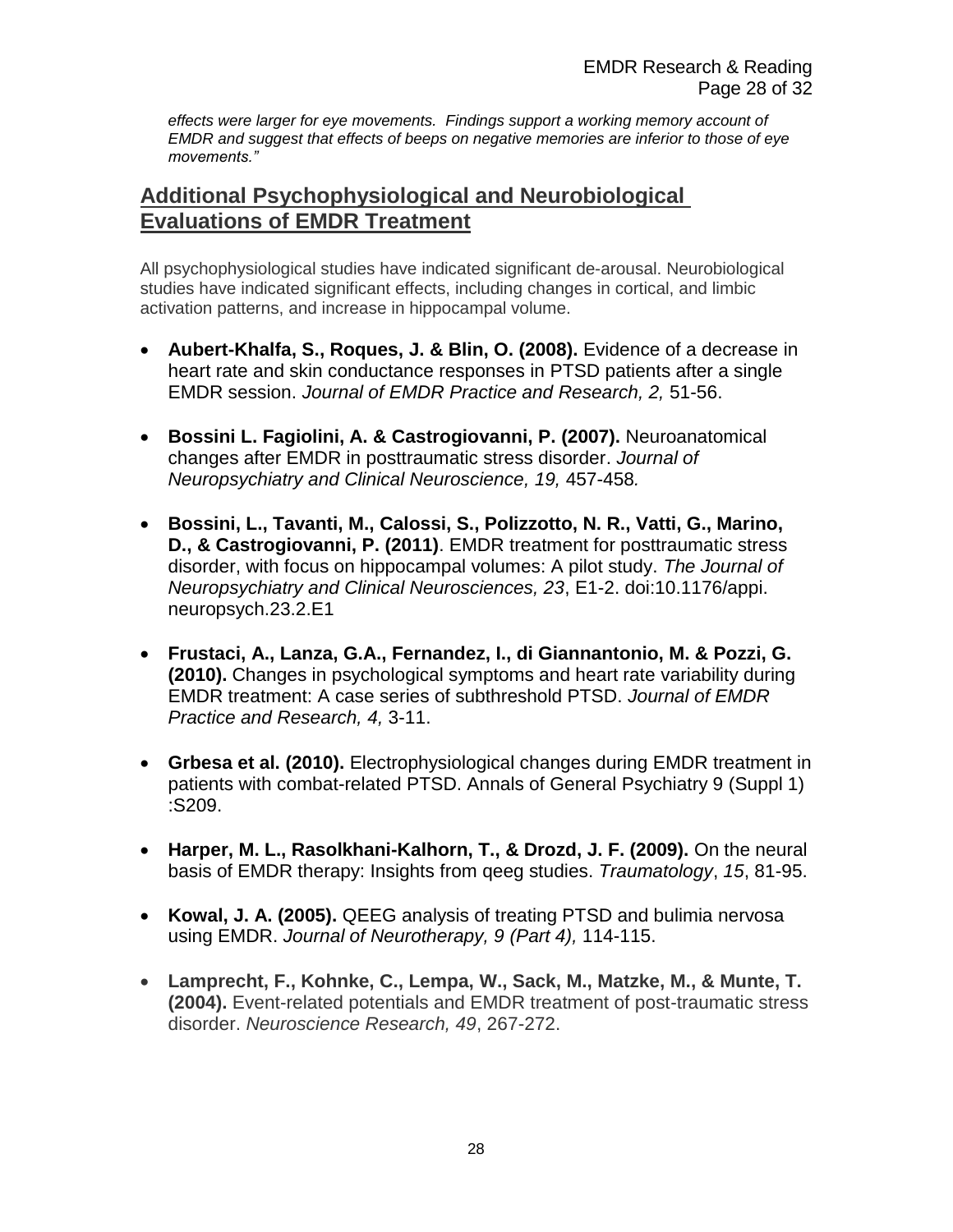- **Lansing, K., Amen, D.G., Hanks, C. & Rudy, L. (2005).** High resolution brain SPECT imaging and EMDR in police officers with PTSD. *Journal of Neuropsychiatry and Clinical Neurosciences, 17,* 526-532*.*
- **Levin, P., Lazrove, S., & van der Kolk, B. A. (1999).** What psychological testing and neuroimaging tell us about the treatment of posttraumatic stress disorder (PTSD) by eye movement desensitization and reprocessing (EMDR). *Journal of Anxiety Disorders, 13,* 159-172.
- **Nardo D et al. (2010).** Gray matter density in limbic and paralimbic cortices is associated with trauma load and EMDR outcome in PTSD patients. *Journal of Psychiatric Research, 44,* 477-485.
- **Oh, D.-H., & Choi, J. (2004).** Changes in the regional cerebral perfusion after eye movement desensitization and reprocessing: A SPECT study of two cases. *Journal of EMDR Practice and Research, 1,* 24-30.
- **Ohta ni, T., Matsuo, K., Kasai, K., Kato, T., & Kato, N. (2009).** Hemodynamic responses of eye movement desensitization and reprocessing in posttraumatic stress disorder. *Neuroscience Research*, 65, 375–383.
- **Pagani, M. et al. (2007).** Effects of EMDR psychotherapy on 99mTc-HMPAO distribution in occupation-related post-traumatic stress disorder. *Nuclear Medicine Communications, 28,* 757–765.
- **Pagani, M. et al. (2011).** Pretreatment, intratreatment, and posttreatment EEG
- imaging of EMDR: Methodology and preliminary results from a single case. *Journal of EMDR Practice and Research, 5,* 42-56.
- **Pagani, M. et al. (2012).** Neurobiological correlates of EMDR monitoring An EEG study. *PLoS ONE, 7(*9) e45753 doi:10.1371/journal.pone.0045753
- **Propper, R., Pierce, J.P., Geisler, M.W., Christman, S.D., & Bellorado, N. (2007).** Effect of bilateral eye movements on frontal interhemispheric gamma EEG coherence: Implications for EMDR therapy. *Journal of Nervous and Mental Disease, 195*, 785-788.
- **Richardson, R., Williams, S.R., Hepenstall, S., Gregory, L., McKie, S. & Corrigan, F. (2009).** A single-case fMRI study: EMDR treatment of a patient with posttraumatic stress disorder. *Journal of EMDR Practice and Research, 3,* 10-23.
- **Sack, M., Lempa, W., & Lemprecht, W. (2007).** Assessment of psychophysiological stress reactions during a traumatic reminder in patients treated with EMDR. *Journal of EMDR Practice and Research, 1,* 15-23.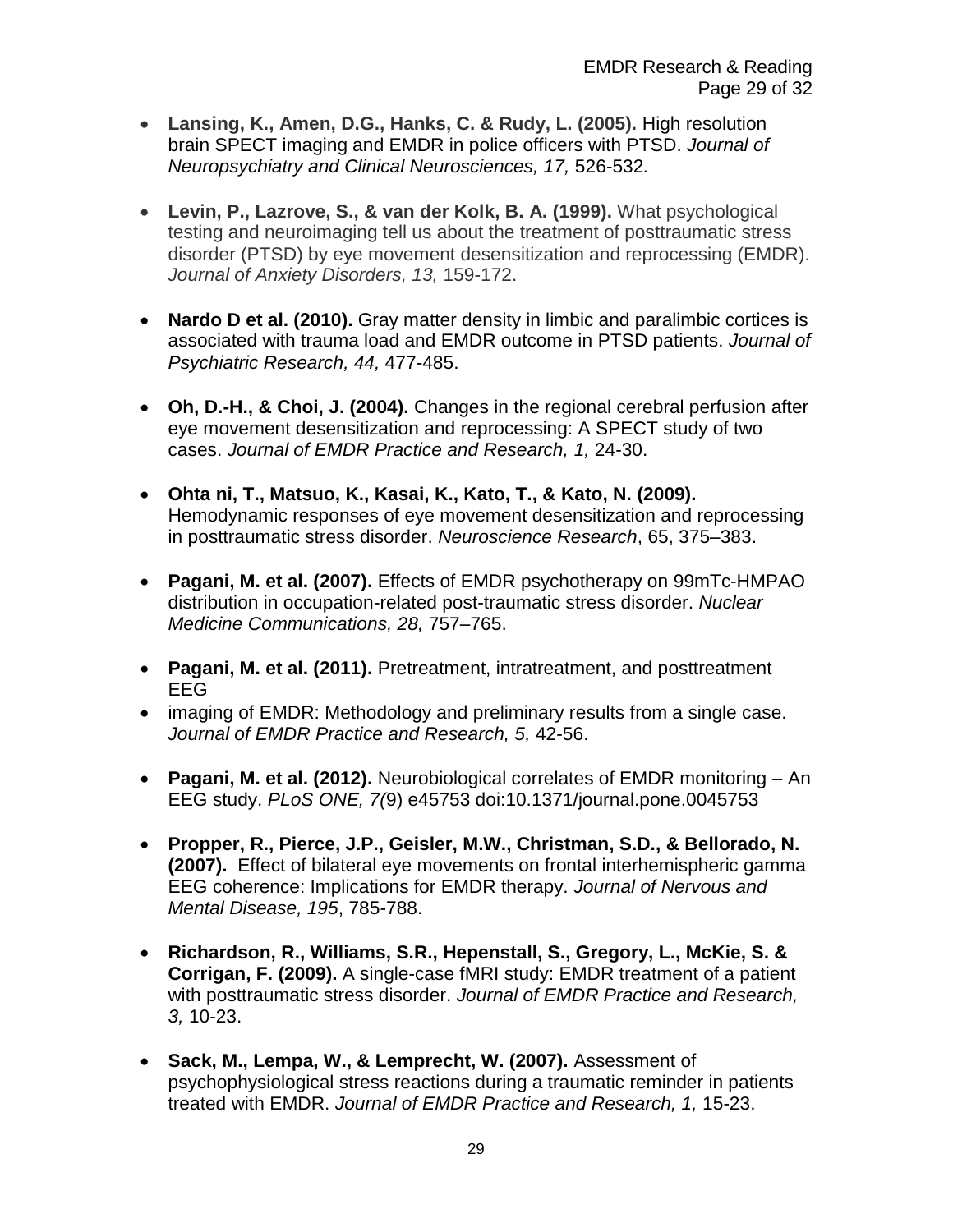- **Sack, M., Nickel, L., Lempa, W., & Lamprecht, F. (2003**) Psychophysiological regulation in patients suffering from PTSD: Changes after EMDR treatment. *Journal of Psychotraumatology and Psychological Medicine, 1,* 47 -57. (German)
- **van der Kolk, B., Burbridge, J., & Suzuki, J. (1997).** The psychobiology of traumatic memory: Clinical implications of neuroimaging studies. *Annals of the New York Academy of Sciences, 821,* 99-113.

# **Combat Veteran Treatment**

As noted in the American Psychiatric Association Practice Guidelines (2004, p.18), in EMDR "traumatic material need not be verbalized; instead, patients are directed to think about their traumatic experiences without having to discuss them." Given the reluctance of many combat veterans to divulge the details of their experience, this factor is relevant to willingness to initiate treatment, retention and therapeutic gains. It may be one of the factors responsible for the lower remission and higher dropout rate noted in this population when CBT techniques are used.

As described previously, Carlson et al. (1998) reported that after twelve EMDR treatment sessions, 77.7% of the combat veterans no longer met criteria for PTSD. There were no dropouts and effects were maintained at 3- and 9-month follow-up. In addition, the Silver et al., (1995) analysis of an inpatient veterans' PTSD program (n = 100) found EMDR to be superior to biofeedback and relaxation training on seven of eight measures. All other randomized studies of veterans have used insufficient treatment doses to assess PTSD outcomes (e.g., two sessions; see ISTSS, 2000; DVA/DoD, 2004). Sufficient treatment time must be used for multiply traumatized veterans (e.g., see below: Russell et al., 2007). However, in a process analysis, Rogers et al. (1999) compared one session of EMDR and exposure therapy with inpatient veterans, and a different recovery pattern was observed. The EMDR group demonstrated a more rapid decline in self-reported distress (e.g., SUD levels decreased with EMDR and increased with exposure).

As stated in the American Psychiatric Practice Guidelines (2004, p. 36), if viewed as an exposure therapy, "EMDR employs techniques that may give the patient more control over the exposure experience (since EMDR is less reliant on a verbal account) and provides techniques to regulate anxiety in the apprehensive circumstance of exposure treatment. Consequently, it may prove advantageous for patients who cannot tolerate prolonged exposure as well as for patients who have difficulty verbalizing their traumatic experiences. Comparisons of EMDR with other treatments in larger samples are needed to clarify such differences."

Such research is highly recommended. In addition, since EMDR utilizes no homework to achieve its effects it may be particularly suited for front line alleviation of symptoms (see Russell, 2006; Wesson & Gould, 2009). Further, the prevalent somatic and chronic pain problems experienced by combat veterans indicate the need for additional research based upon the reports of Russell (2008), Schneider et al., (2007, 2008) and Wilensky (2007), which demonstrate EMDR's capacity to successfully treat phantom limb pain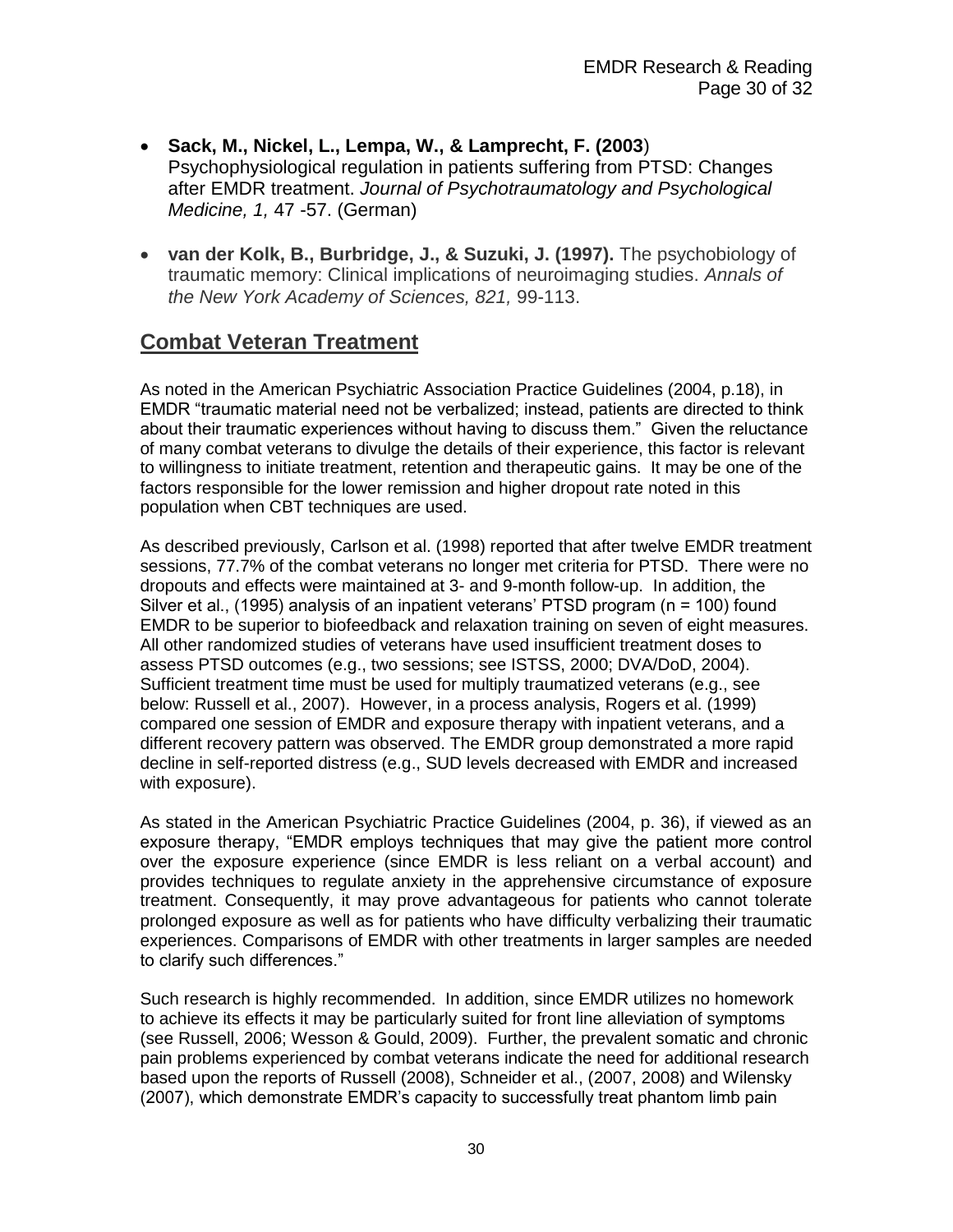(see also Ray & Zbik, 2001). The ability of EMDR to simultaneously address PTSD, depression, and pain can have distinct benefits for DVA/DoD treatment.

*The following contain clinically relevant information for the treatment of veterans, including therapy parameters.*

- **Carlson, J., Chemtob, C.M., Rusnak, K., Hedlund, N.L, & Muraoka, M.Y. (1998).** Eye movement desensitization and reprocessing (EMDR): Treatment for combat-related post-traumatic stress disorder. *Journal of Traumatic Stress, 11,* 3-24.
- **Cook, J.M., Biyanova, T., & Coyne, J.C. (2009).** Comparative case study of diffusion of eye movement desensitization and reprocessing in two clinical settings: Empirically supported treatment status is not enough. *Professional Psychology: Research and Practice, 40,* 518–524.
- **Errebo, N. & Sommers-Flanagan, R. (2007).** EMDR and emotionally focused couple therapy for war veteran couples. In F. Shapiro, F. Kaslow, & L. Maxfield (Eds.) *Handbook of EMDR and family therapy processes.* New York: Wiley
- **Lipke, H. (2000).** *EMDR and psychotherapy integration.* Boca Raton, FL: CRC Press.
- **Russell, M. (2006).** Treating combat-related stress disorders: A multiple case study utilizing eye movement desensitization and reprocessing (EMDR) with battlefield casualties from the Iraqi war. *Military Psychology, 18,* 1-18.
- **Russell, M. (2008).** Treating traumatic amputation-related phantom limb pain: A case study utilizing eye movement desensitization and reprocessing (EMDR) within the armed services. *Clinical Case Studies, 7,* 136-153*.*
- **Russell, M.C. (2008).** War-related medically unexplained symptoms, prevalence,
- o and treatment: Utilizing EMDR within the armed services. *Journal of EMDR Practice and Research*, 2, 212-226.
- **Russell, M.C. (2008).** Scientific resistance to research, training and utilization of eye movement desensitization and reprocessing (EMDR) therapy in treating post-war disorders *Social Science & Medicine*, *67,* 1737–1746.
- **Russell, M.C., & Silver, S.M. (2007).** Training needs for the treatment of combat-related posttraumatic stress disorder. *Traumatology, 13*, 4-10.
- **Russell, M.C., Silver, S.M., Rogers, S., & Darnell, J. (2007).** Responding to an identified need: A joint Department of Defense-Department of Veterans